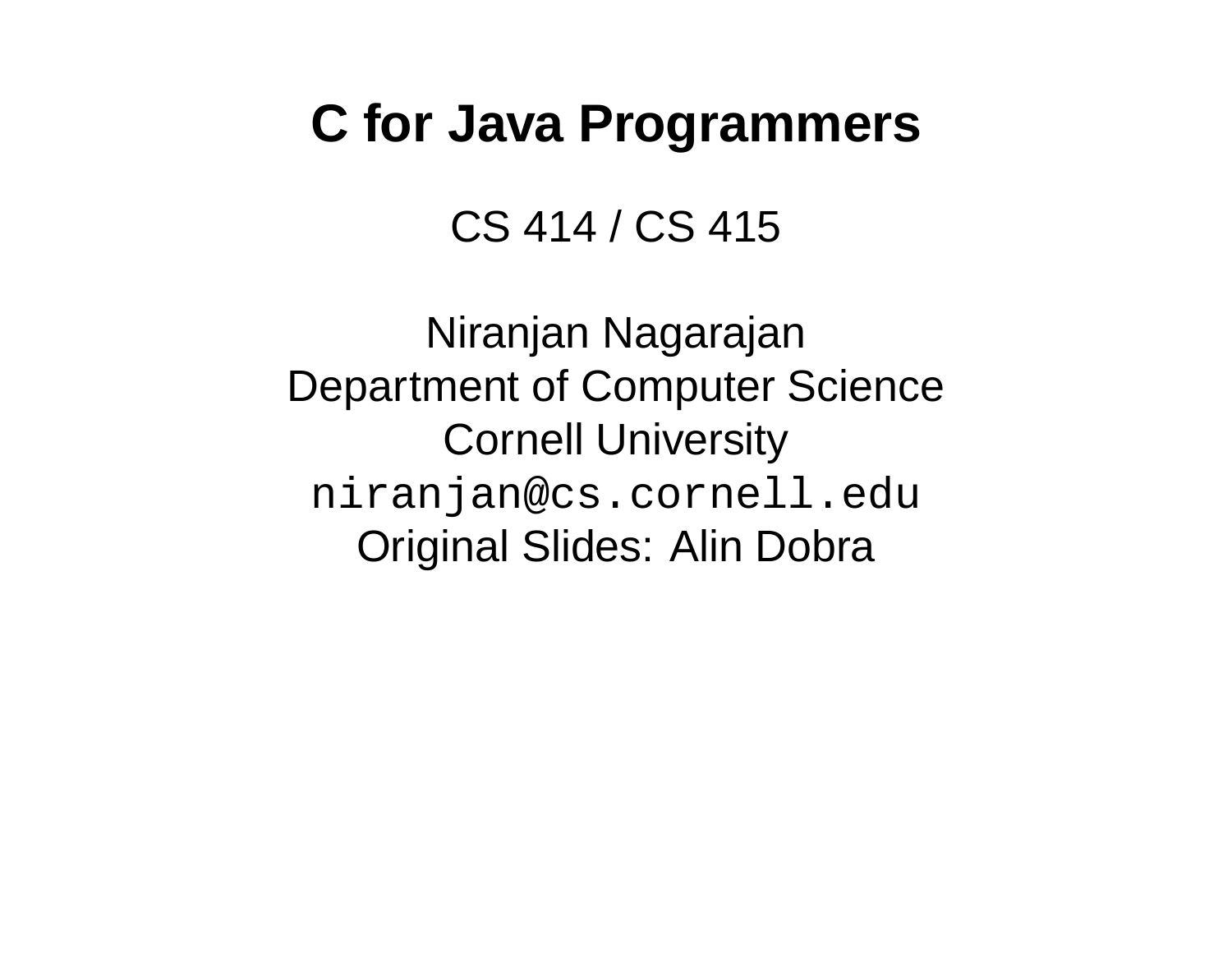## **Why use C instead of Java**

- Intermediate-level language:
	- **–** Low-level features like bit operations
	- **–** High-level features like complex data-structures
- Access to all the details of the implementation
	- **–** Explicit memory management
	- **–** Explicit error detection
- Better performance than Java

All this make C a far better choice for system programming.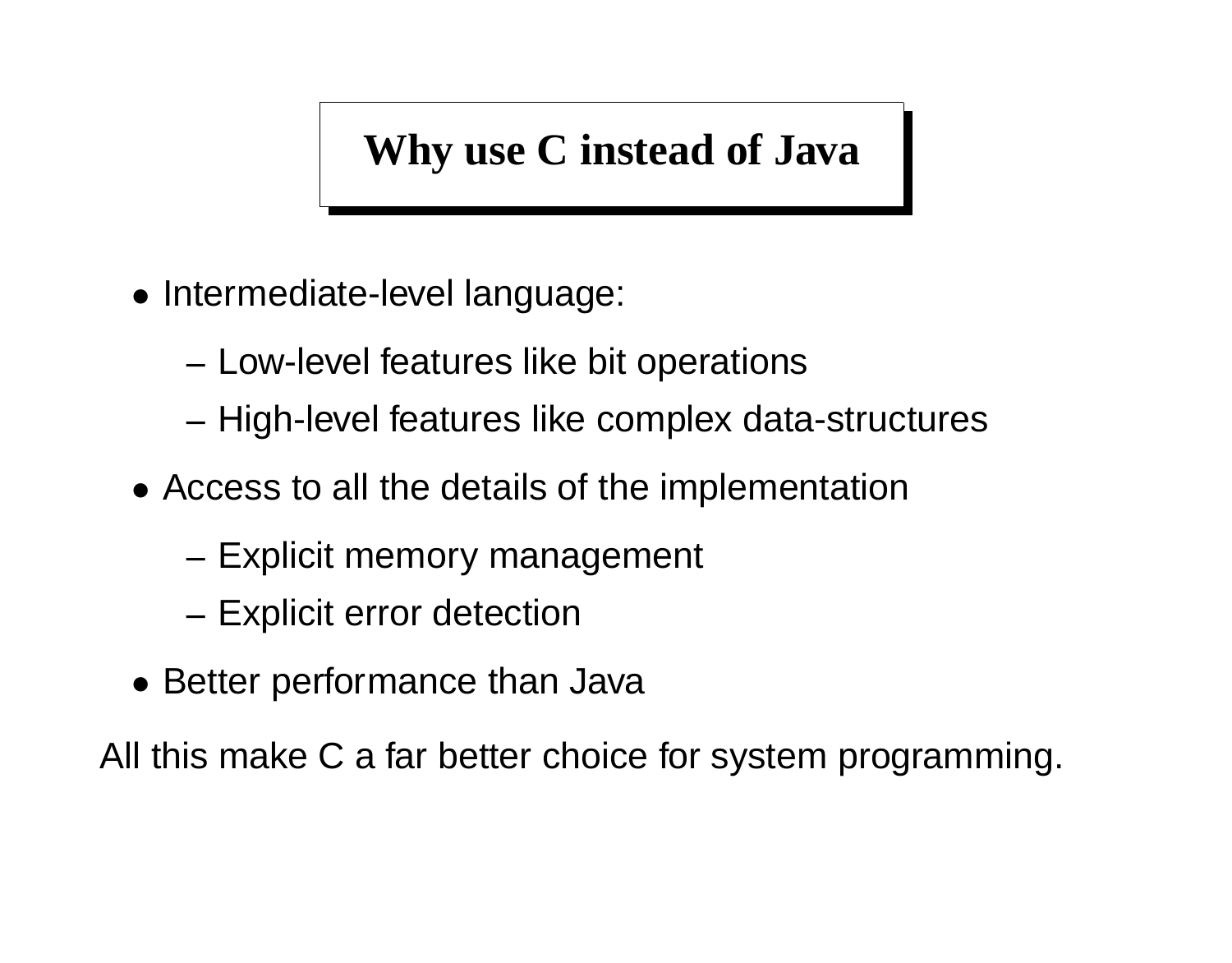## **Goals of Tutorial**

• Introduce basic C concepts:

**–** need to do more reading on your own

- Warn you about common mistakes:
	- **–** more control in the language means more room for mistakes
	- **–** C programming requires strict discipline
- Provide additional information to get you started
	- **–** compilation and execution
	- **–** printf debugging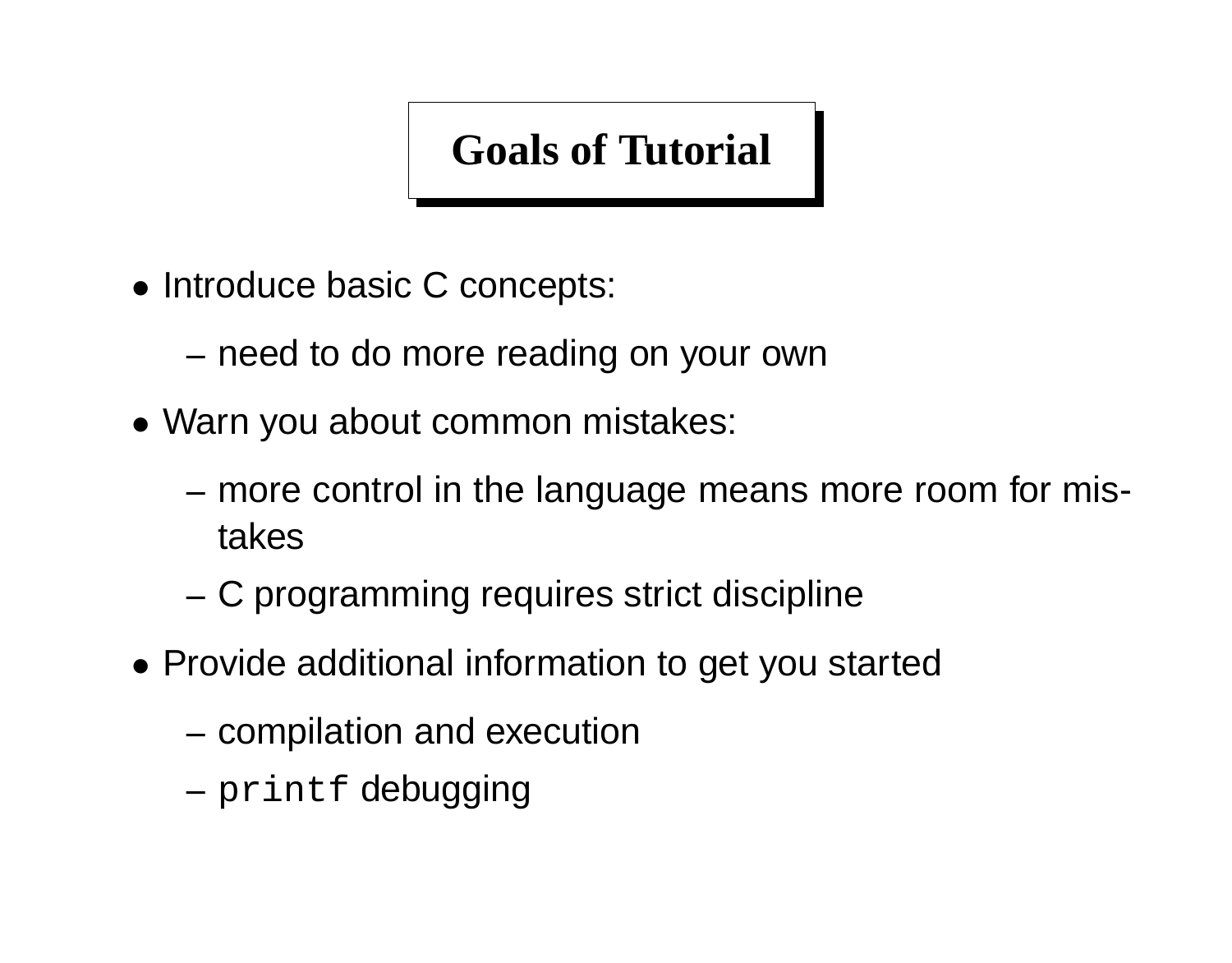## **Hello World Example**

```
/* Hello World program */
#include <stdio.h>
```

```
void main(void){
    printf("Hello World.\n");
}
```
\$ ./hello Hello World.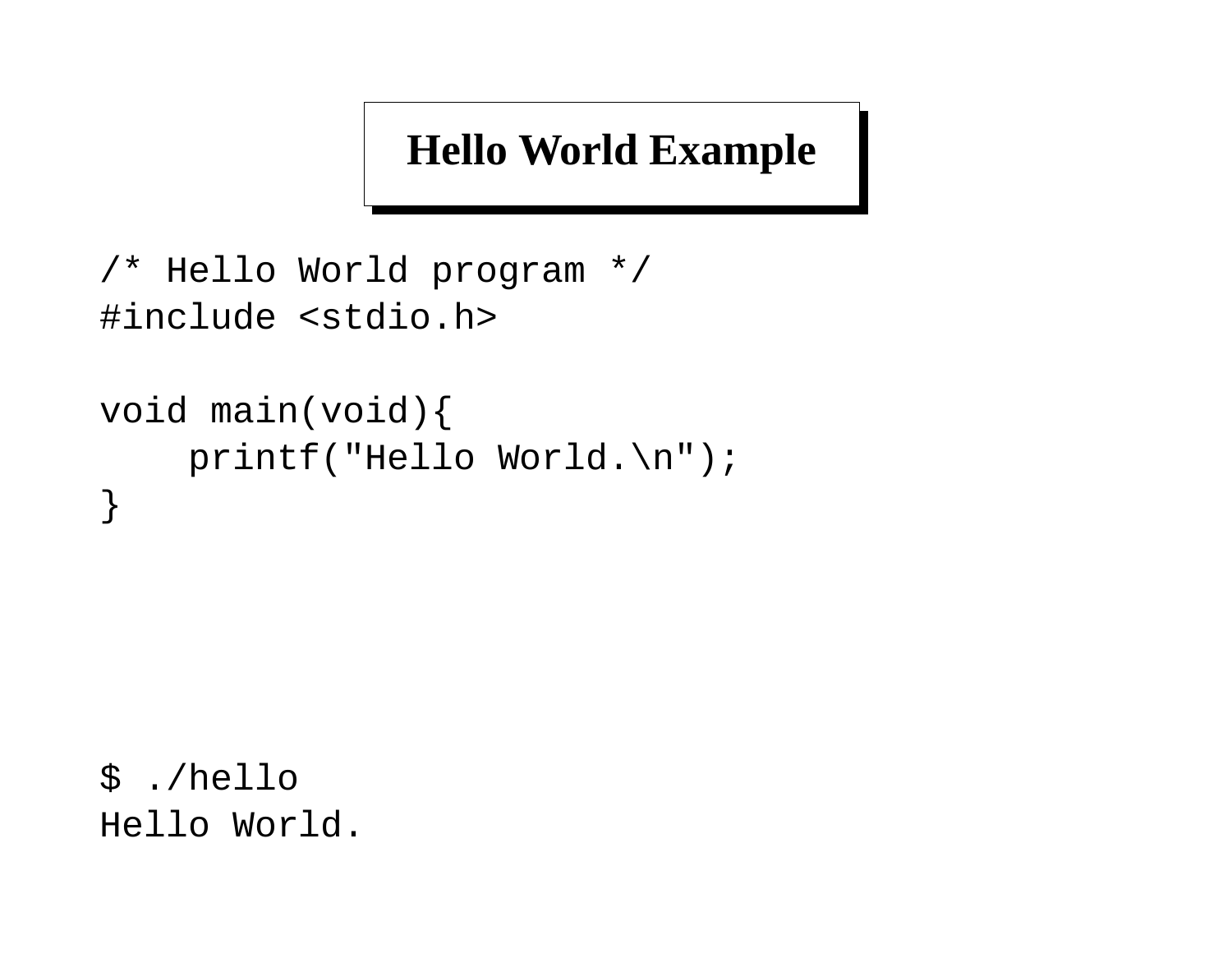## **Primitive Types**

- Integer types:
	- **–** char : used to represent characters or one byte data (not 16 bit like in Java)
	- **–** int,short and long : versions of integer (architecture dependent)
	- **–** can be signed or unsigned
- Floating point types: float and double like in Java.
- No boolean type, int or char used instead.
	- **–** 0 ⇒ false

 $- \neq 0 \Rightarrow$  true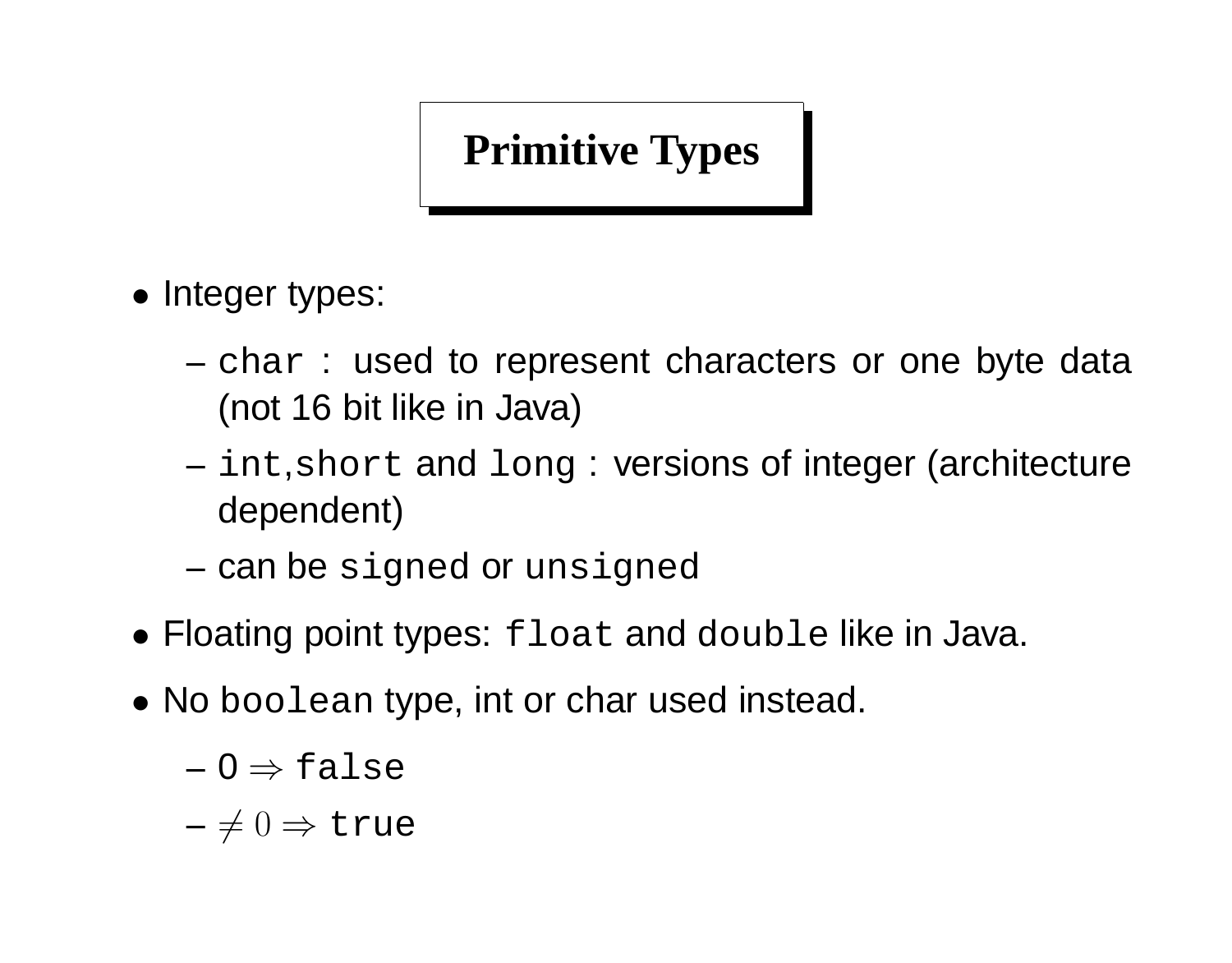### **Primitive Types Examples**

```
char c='A';
char c=100;
int i=-2343234;
unsigned int ui=100000000;
```

```
float pi=3.14;
double long_pi=0.31415e+1;
```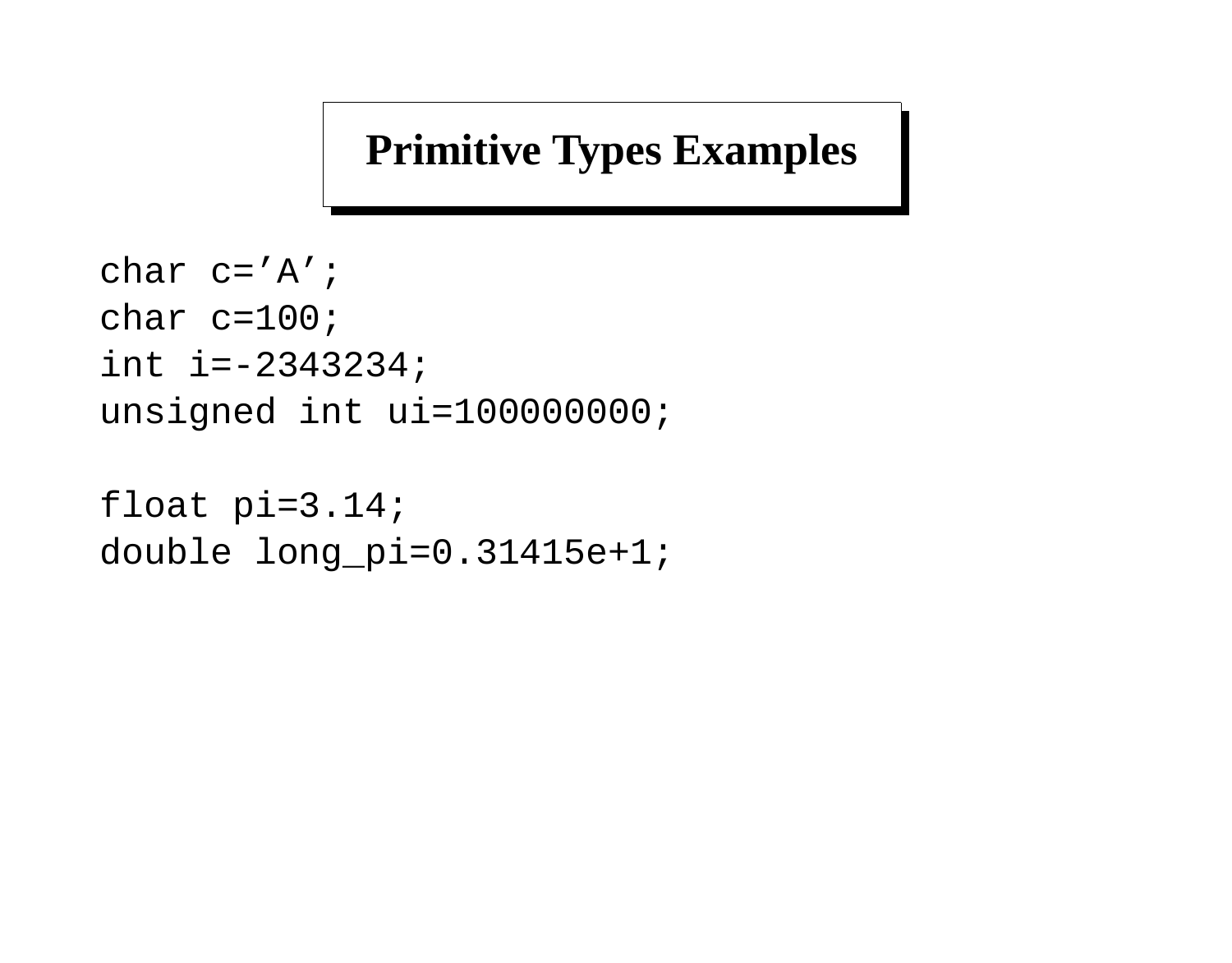## **Arrays and Strings**

• Arrays:

```
/* declare and allocate space for array A */
int A[10];
for (int i=0; i<10; i++)
   A[i]=0;
```
• Strings: arrays of char terminated by  $\setminus 0$ 

```
char\lceil name="CS415";
name[4] = '5';
```
**–** Functions to operate on strings in string.h. ∗ strcpy, strcmp, strcat, strstr, strchr.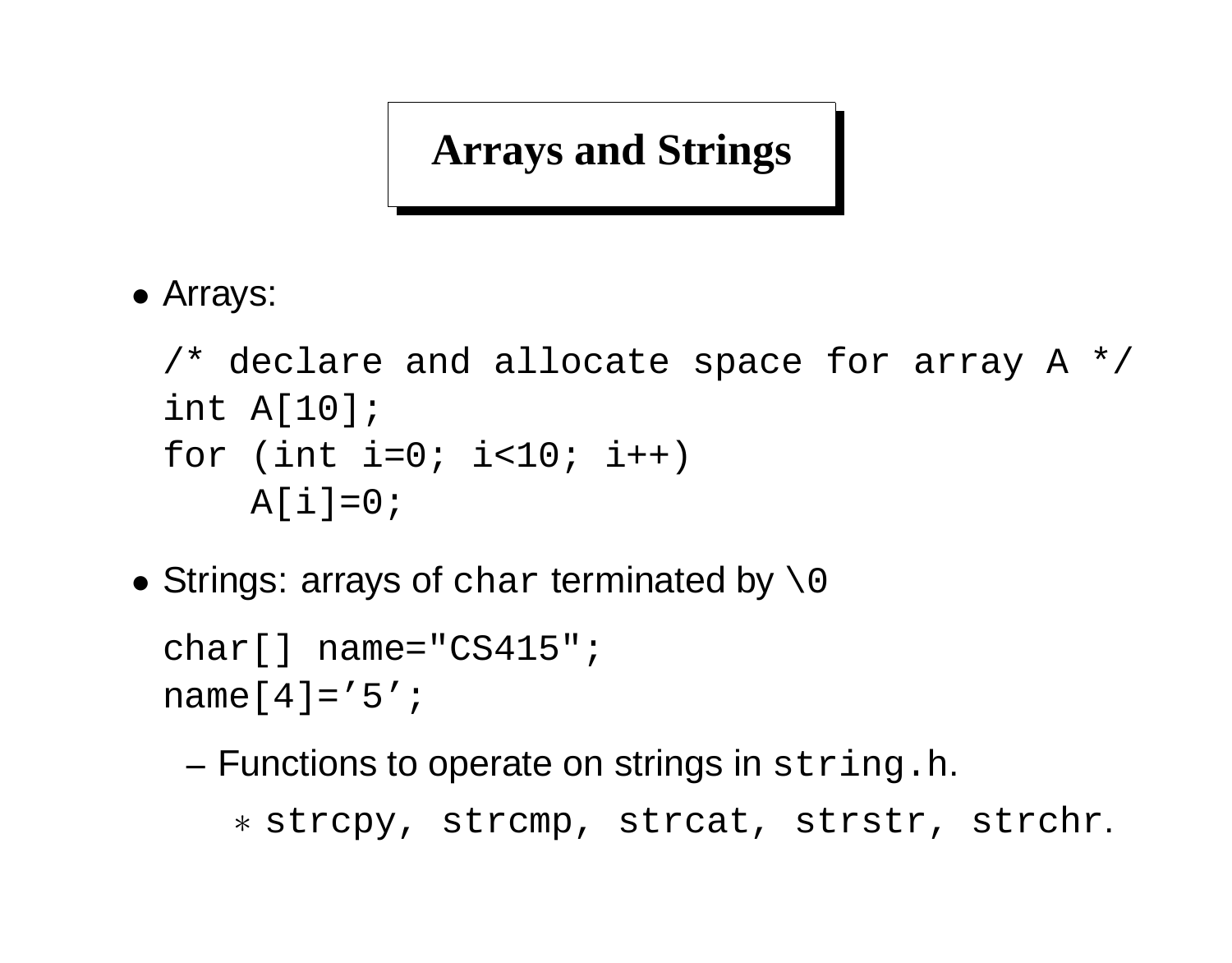### **printf function**

- Syntax: printf(formating\_string, param1, ...)
- Formating string: text to be displayed containing special markers where values of parameters will be filled:
	- **–** %d for int
	- **–** %c for char
	- **–** %f for float
	- **–** %lf for double
	- **–** %s for string
- Example:

printf("The number of students in %s is %d.\n", "CS415", 80);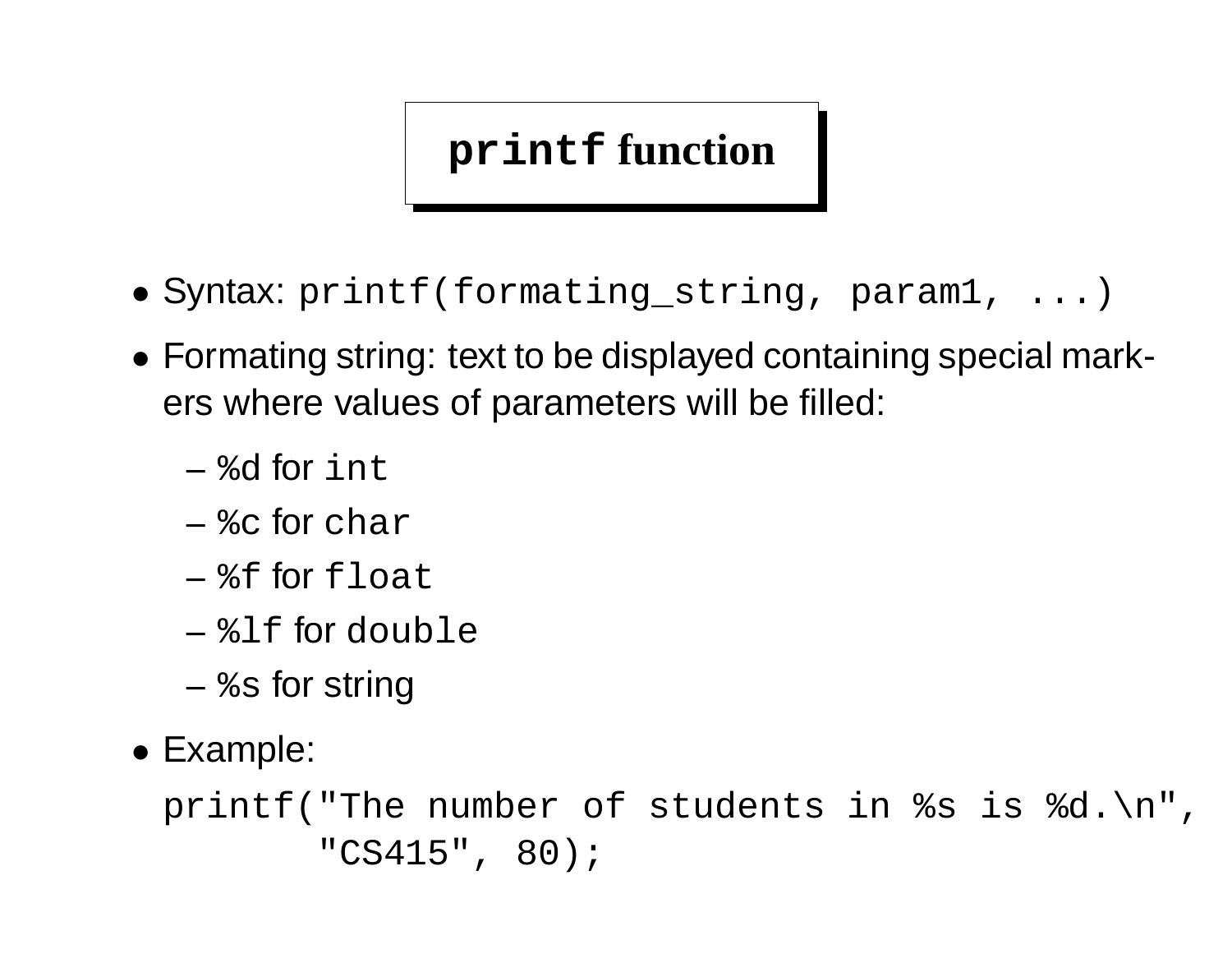**enum: enumerated data-types**

```
enum months{
    JANUARY,
    FEBRUARY,
    MARCH
};
```
• Each element of enum gets an integer value and can be used as an integer.

```
enum months{
    JANUARY=1,
    FEBRUARY=3,
    MARCH
};
```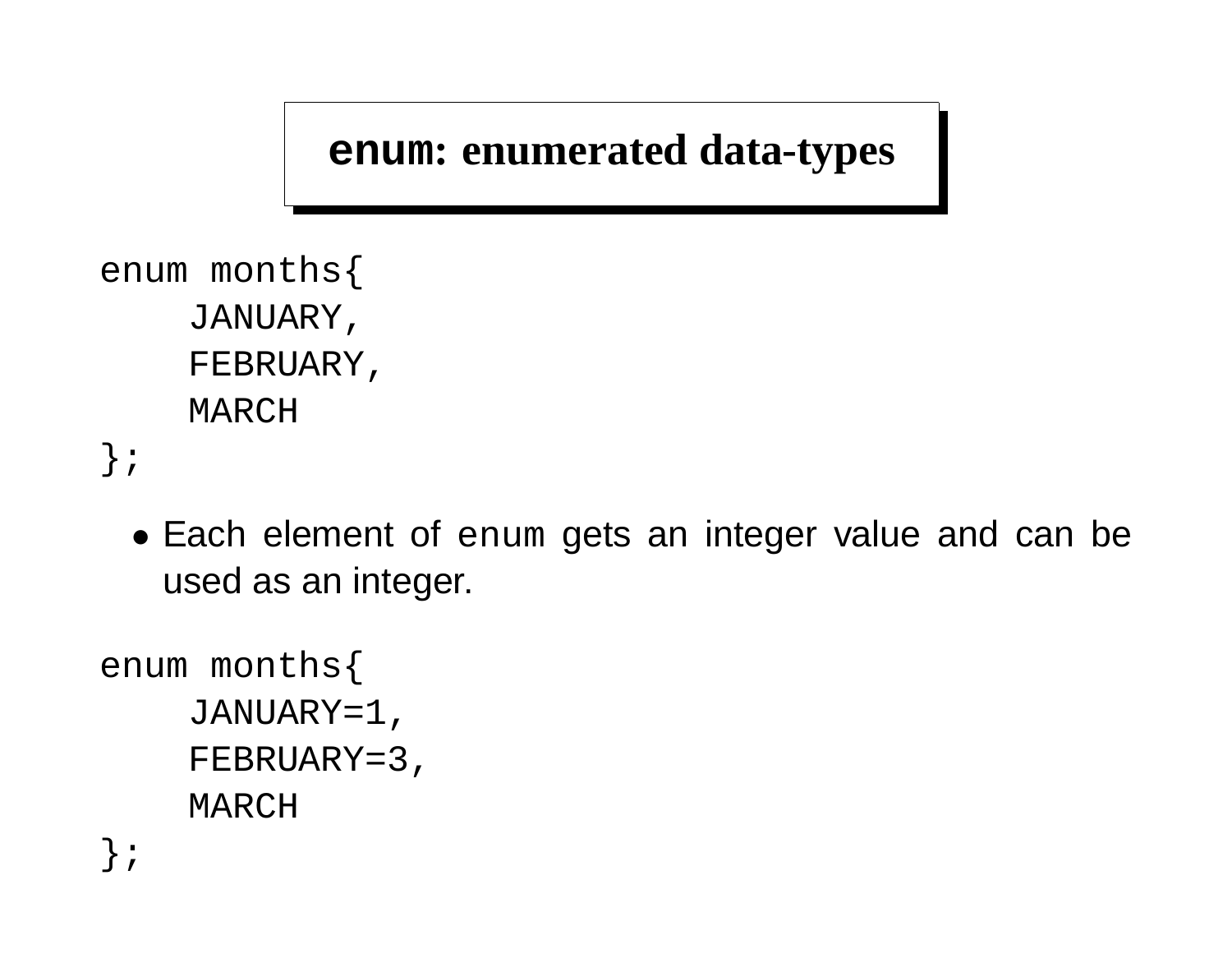# **Pointers**

- address of variable: index of memory location where variable is stored (first location).
- pointer: variable containing address of another variable.  $type*$ means pointer to variable of type type.
- Example:

```
int i;
int* ptr int; /* ptr int points to some random location */
ptr_int = &ii; /* ptr_int points to integer i */
(*ptr int) = 3; /* variable pointed by ptr int takes value 3 */
```
- & address operator, \* dereference operator.
- Similar to *references* in Java.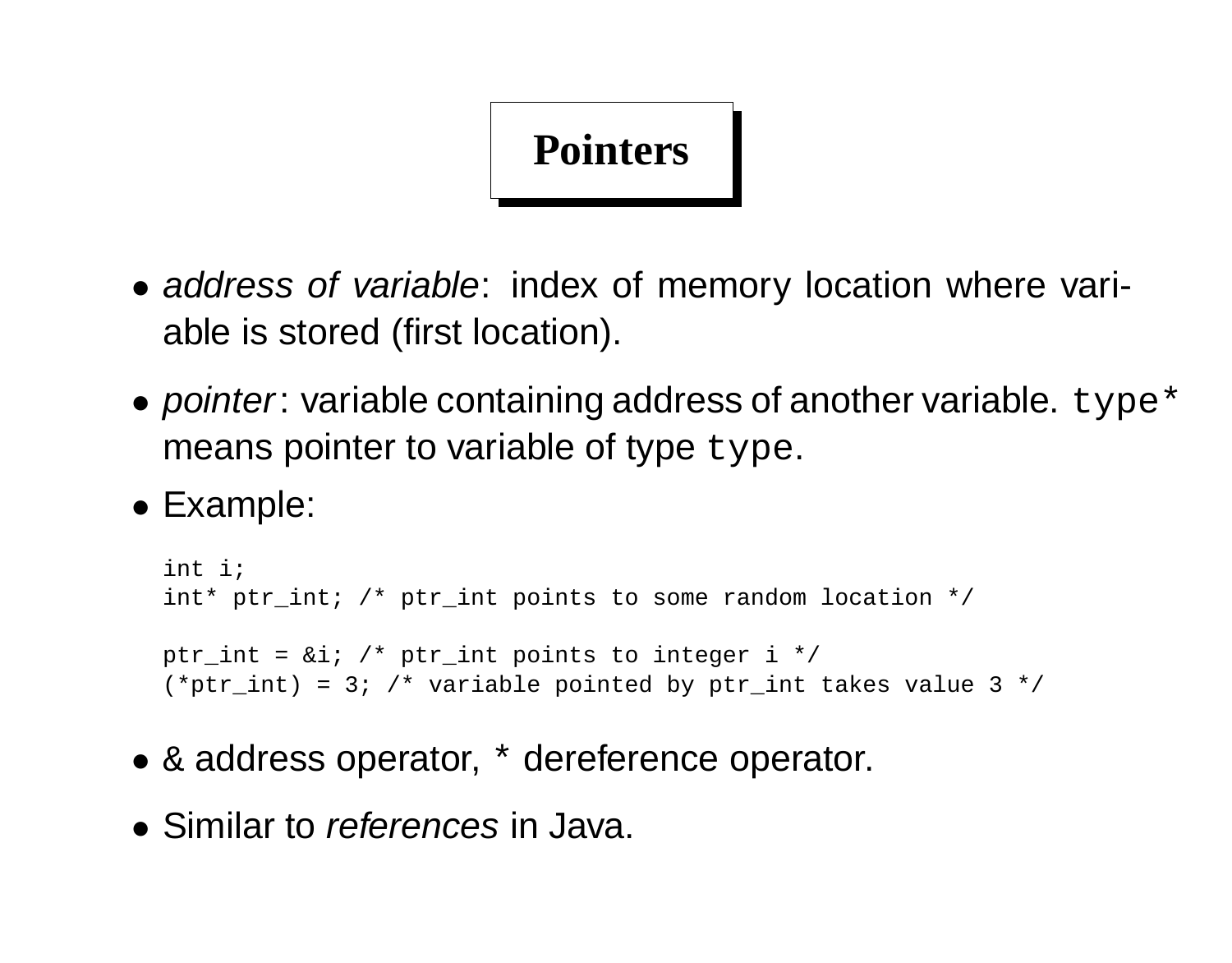**Pointers (cont.)**

- **Attention:** dereferencing an uninitialized pointer can have arbitrary effects (including program crash).
- **Good programming advice:**
	- **–** if a pointer is not initialized at declaration, initialize it with NULL, the special value for uninitialized pointer
	- **–** before dereferencing a pointer check if value is NULL

```
int* p = NULL;.
.
.
if (p == NULL) {
    printf("Cannot dereference pointer p.\n");
    exit(1);}
```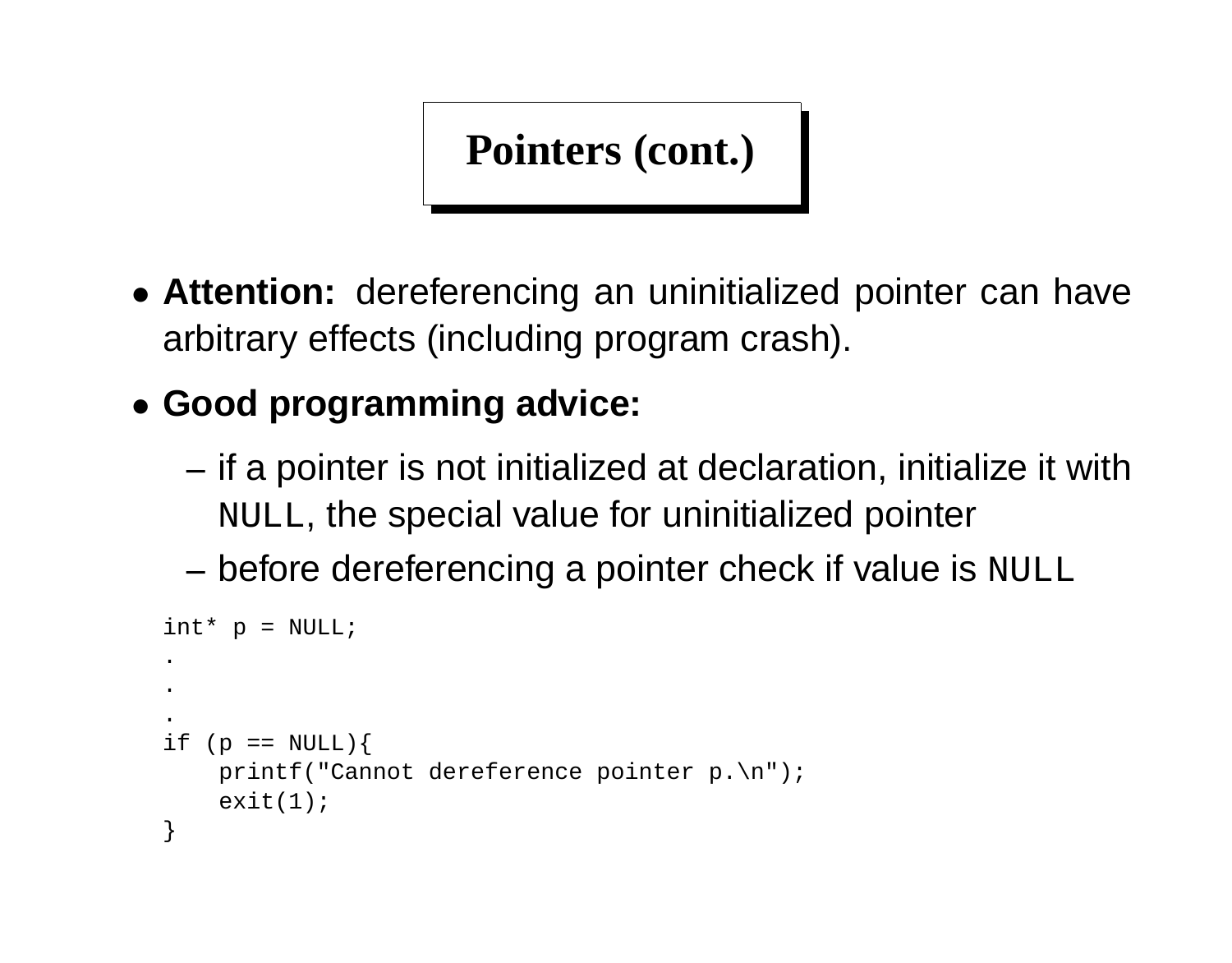#### **Structures**

• The record type of C, like Java classes with only members:

```
struct birthday {
    char* name;
    enum months month;
    int day;
    int year;
};
```

```
struct birthday mybirthday = {"xyz", 1, 1, 1990};
char FirsLetter = mybirthday.name[0];
mybirthday.month = FEBRUARY;
```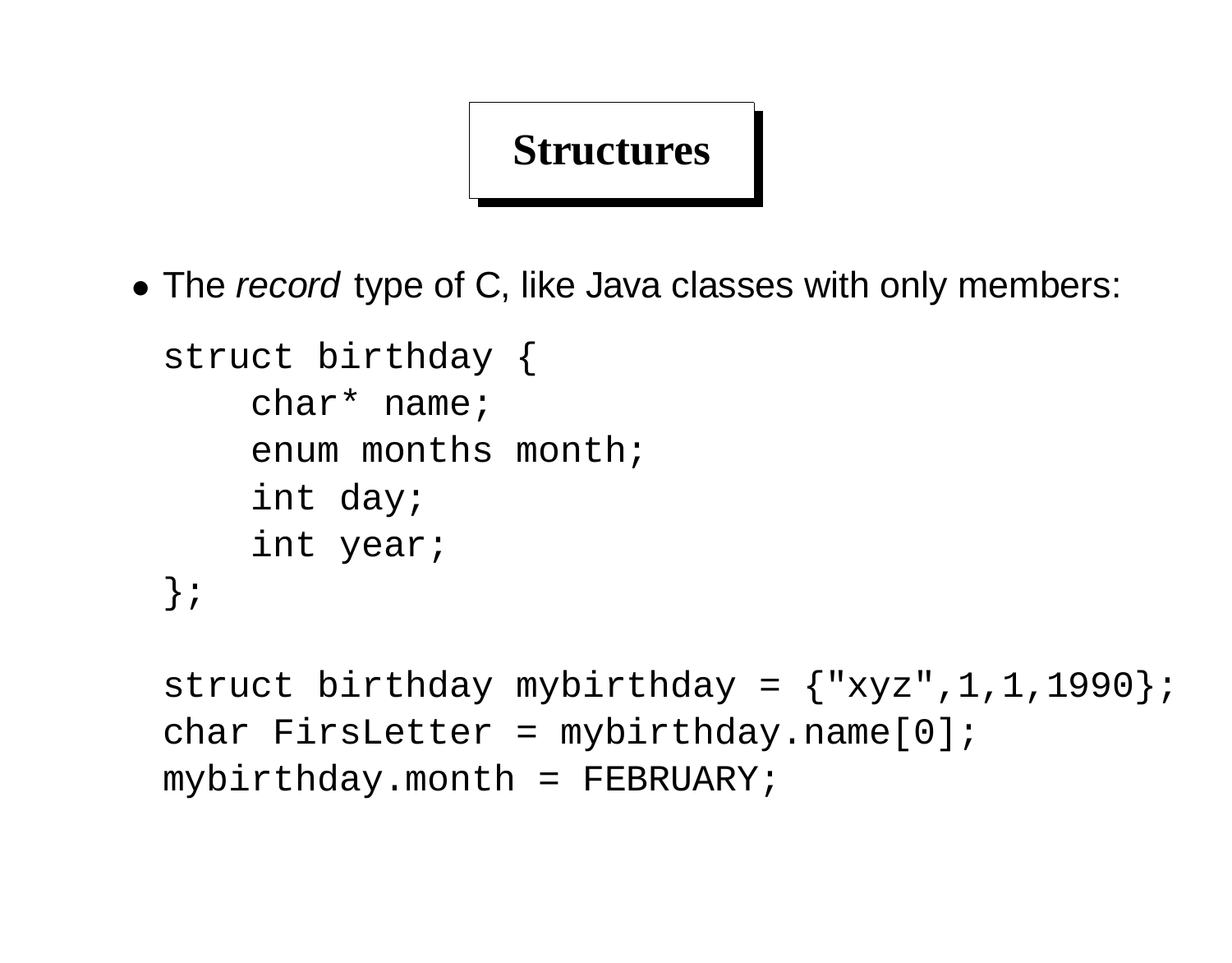**Structures (cont.)**

- Structures can have as elements types already defined.
- Structures can refer to pointer to themselves:

```
struct list_elem{
    int data;
    struct list elem* next;
};
```
•  $\rightarrow$  is syntax sugaring for dereference and take element: struct list elem le= $\{ 10, NULL \}$ ; struct list\_elem\* ptr\_le = ≤ printf("The data is %d\n", ptr\_le->data);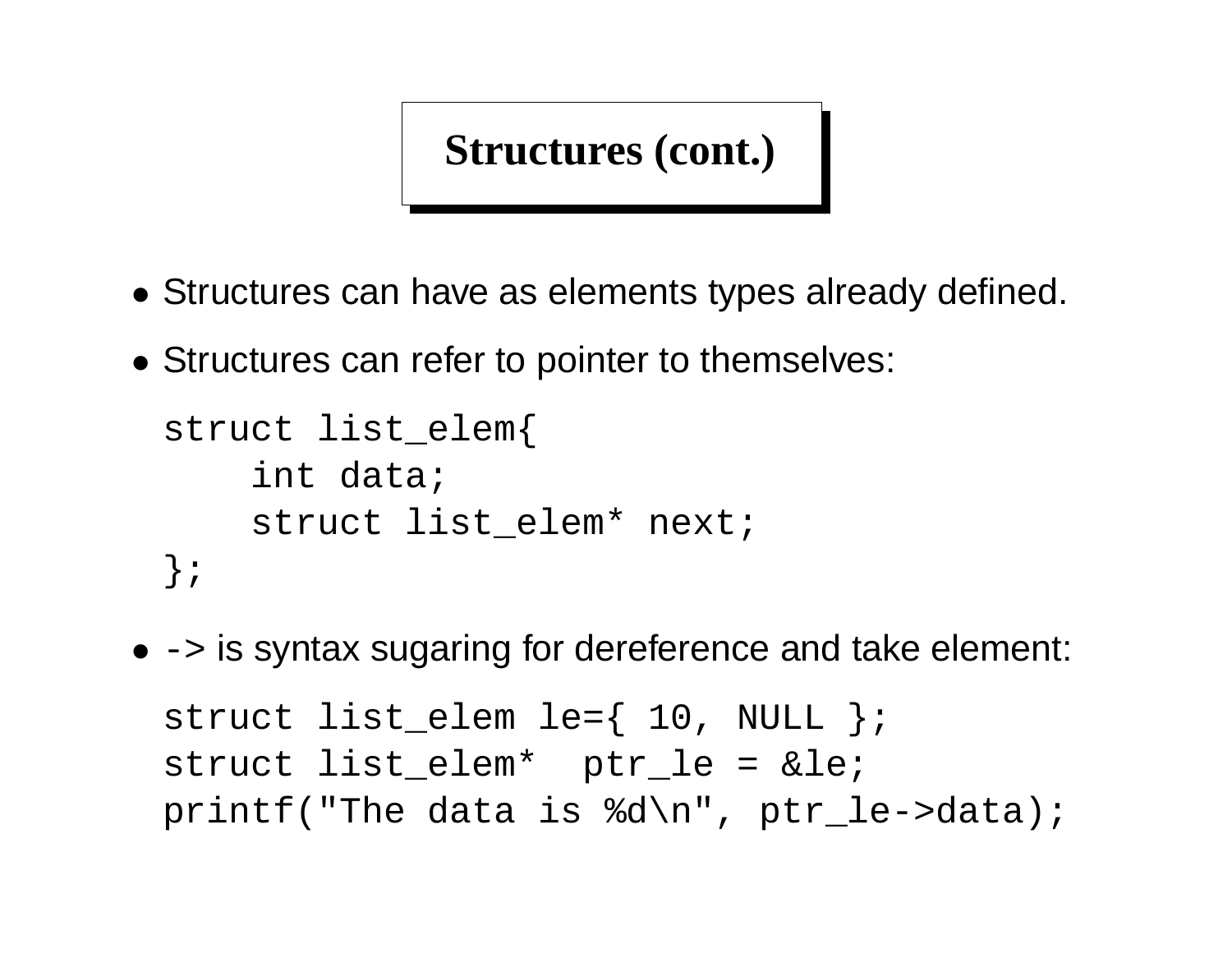### **Data-type Synonyms**

- Syntax: typedef type alias;
- Example:

```
typedef int Bool;
Bool bool_var;
typedef int* Intptr;
Intptr p; /* p is a pointer to int */typedef struct list_el list_el; /* list_el is alias for struct list_el */
struct list_el {
    int data;
    list_el* next; /* this is legal */
};
```
• Advantage: easier to remember, cleaner code.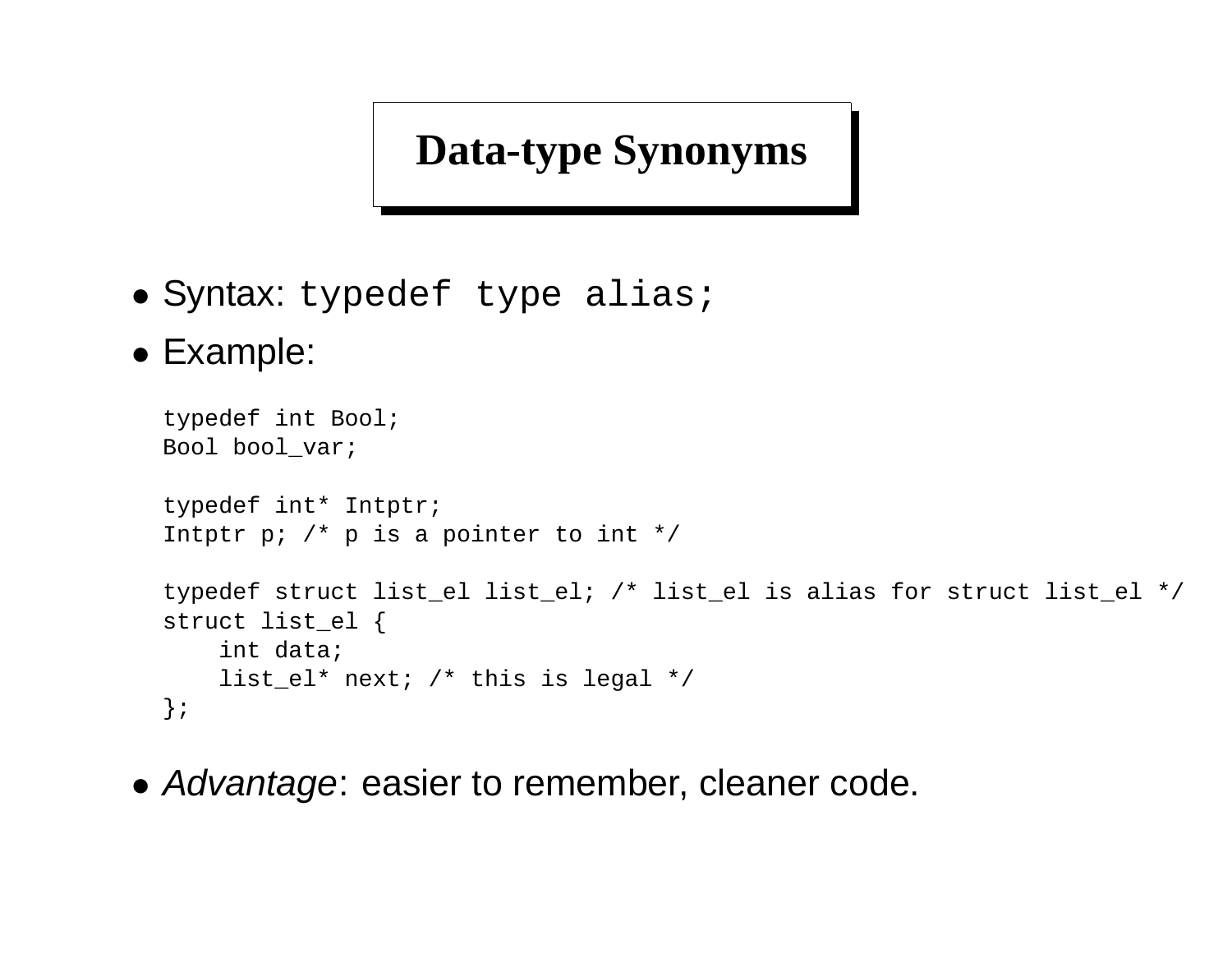#### **void\* and Type Conversion**

- Type conversion syntax: (new\_type)expression\_old\_type
- Examples:

```
float f=1.2;
int i = (int)f; /* i assigned value 1 */
char c=i; /* implicit conversion from int to char */
float g=i; /* implicit conversion; g=1.0 */
```
• Extremely useful conversion is to and from  $\text{void}^*$  (pointer to unspecified type):

```
#include <string.h>
char str1[100];
char str2[100];
memcpy( (void*) str2, (void*) str1, 100);
```
• Always do explicit conversions.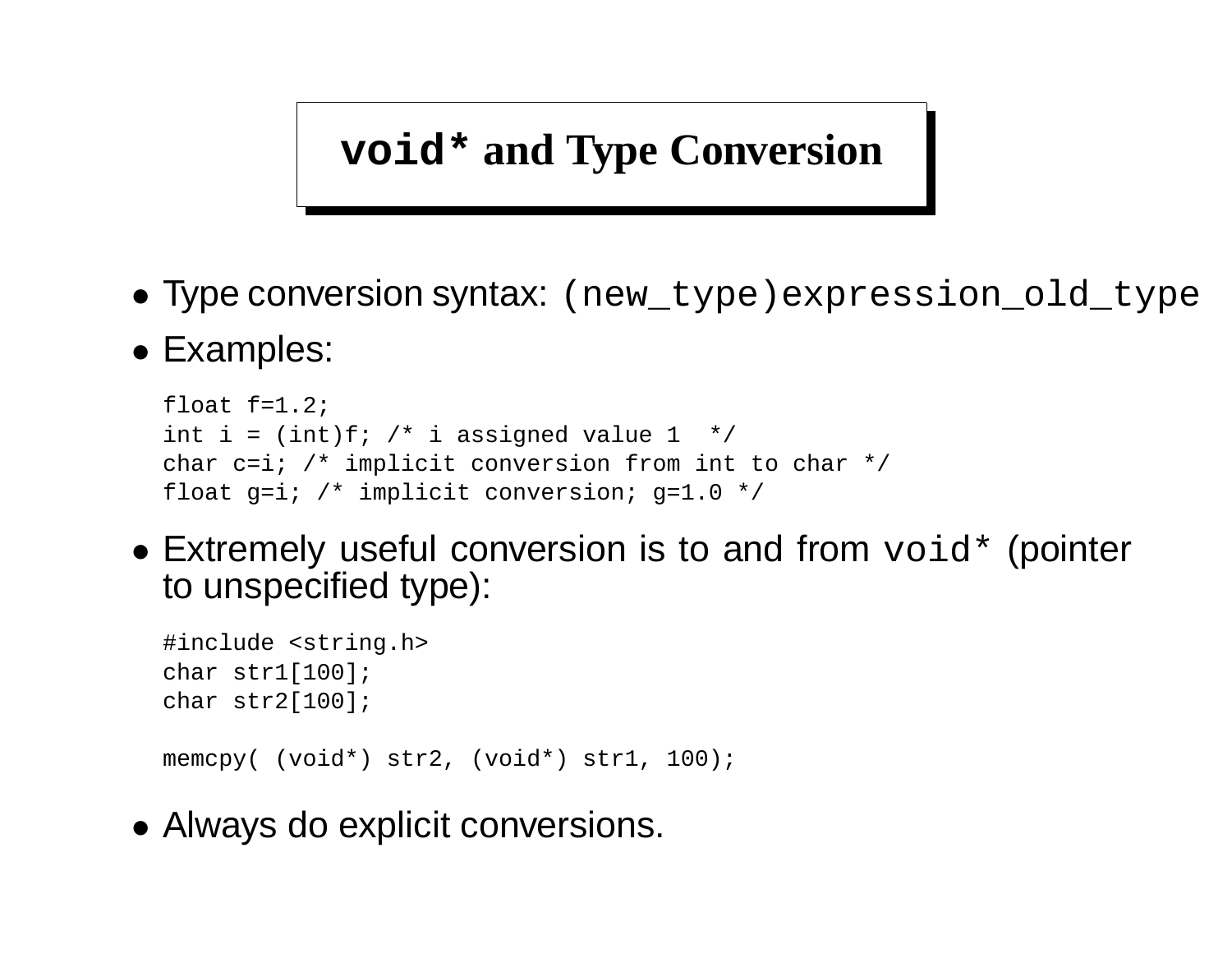#### **Common Syntax with Java**

- Operators:
	- **–** Arithmetic:
		- $*$  +, -,  $*$ , /,  $\frac{6}{6}$
		- $*$  ++, --,  $*$ =, ...
	- **–** Relational: <,>,<=,>=,==,!=
	- **–** Logical: &&, ||, !, ? :
	- **–** Bit: &,|,ˆ,!,<<,>>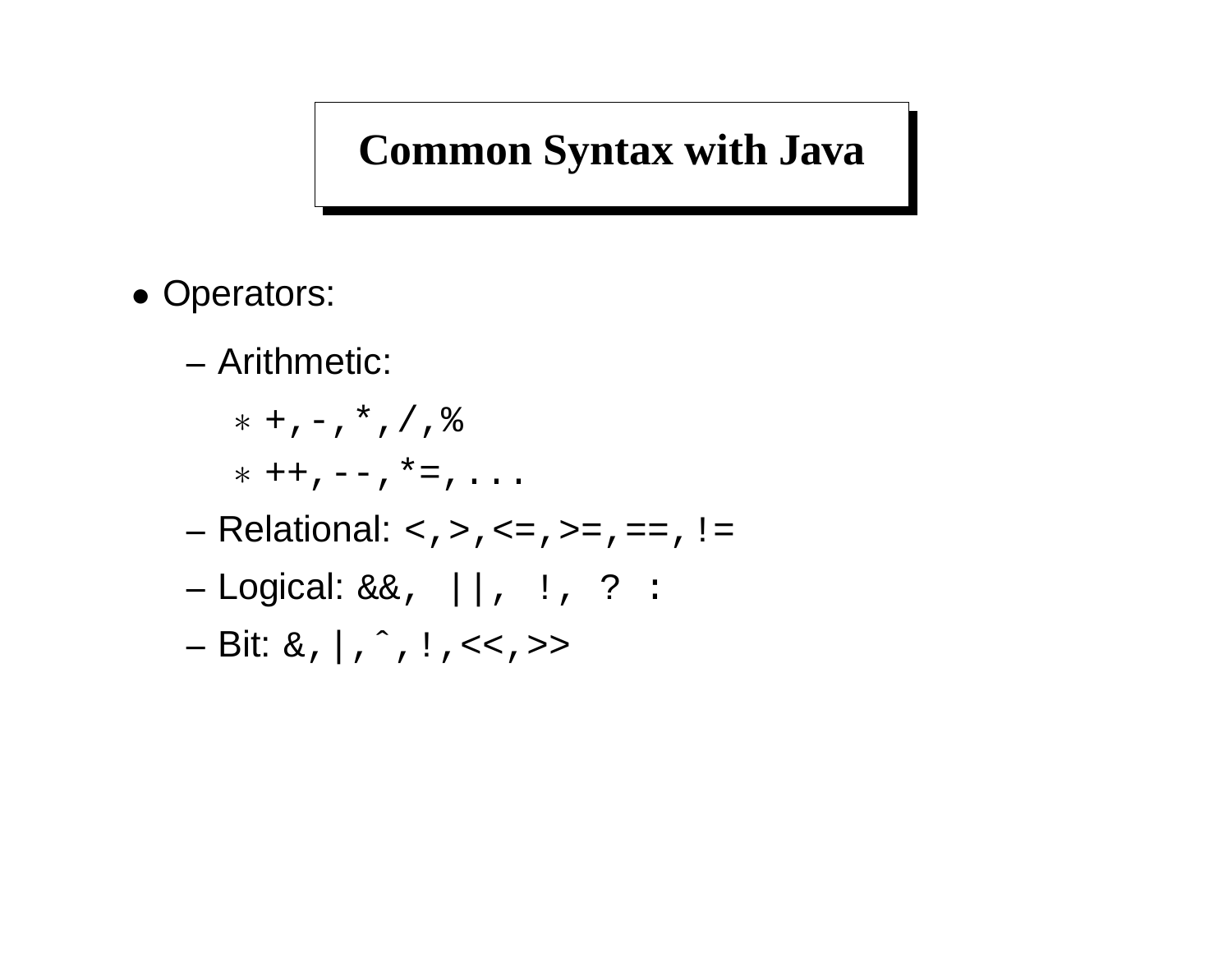### **Common Syntax with Java (cont.)**

- Language constructs:
	- **–** if( ){ } else { }
	- **–** while( ){ }
	- **–** do { } while( )
	- **–** for(i=0; i<100; i++){ }
	- **–** switch( ) { case 0: ... }
	- **–** break, continue, return
- No exception handling statements.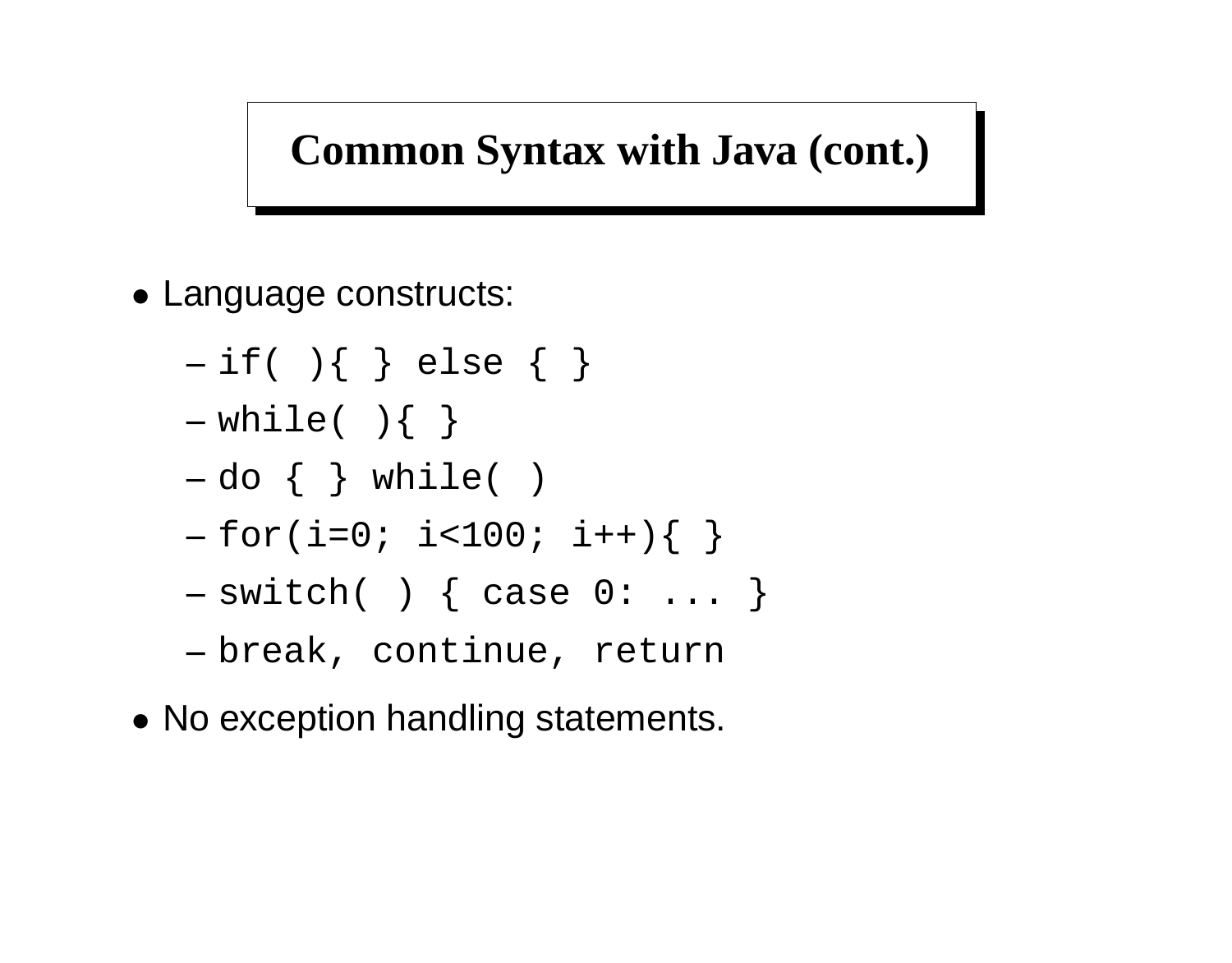## **Memory Allocation and Deallocation**

#### **Global variables:**

- Characteristic: declared outside any function.
- Space allocated statically before program execution.
- Initialization done before program execution if necessary also.
- Cannot deallocate space until program finishes.
- Name has to be unique for the whole program (C has flat name space).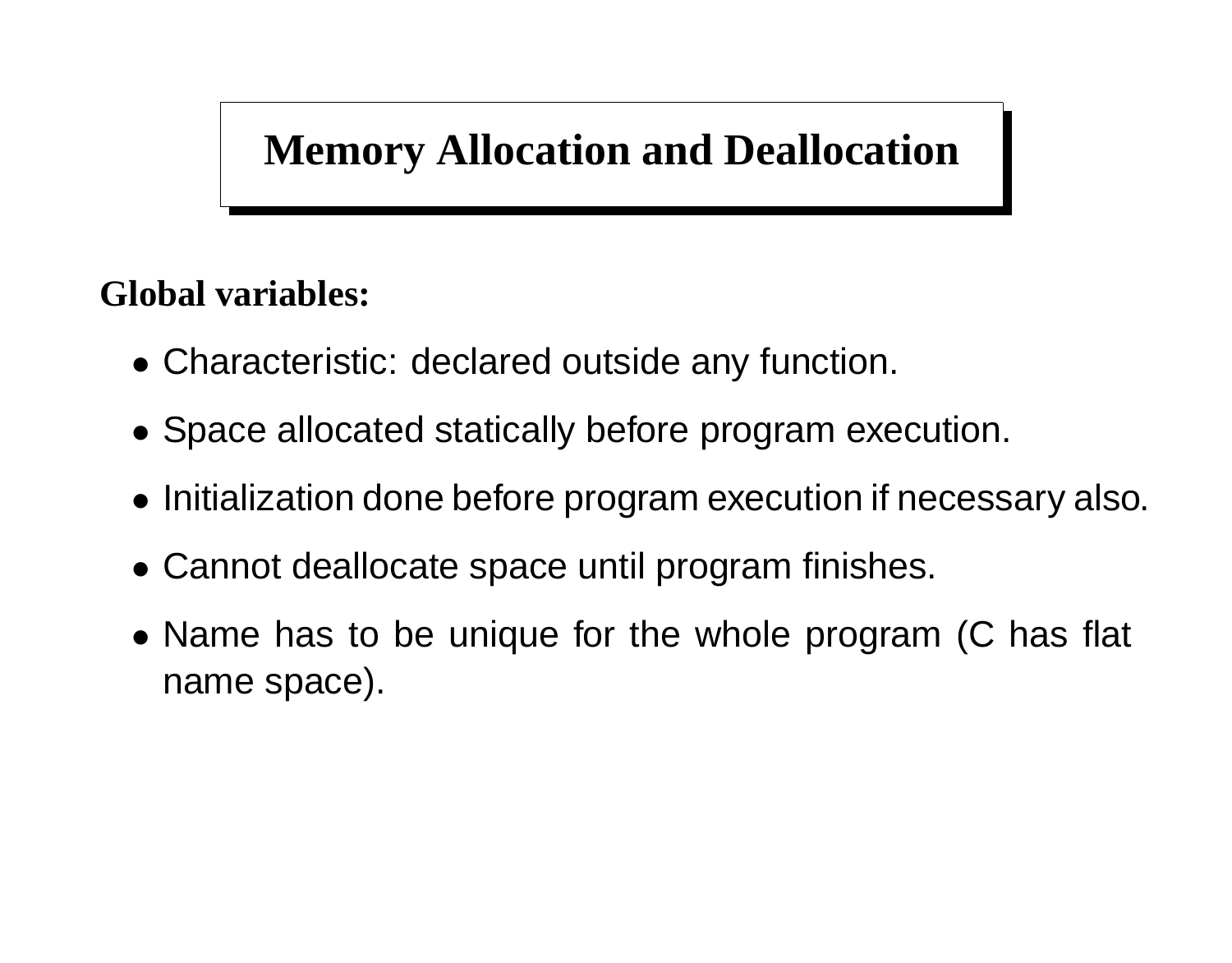## **Memory Allocation and Deallocation(cont.)**

#### **Local variables:**

- Characteristic: are declared in the body of a function.
- Space allocated when entering the function (function call).
- Initialization before function starts executing.
- Space automatically deallocated when function returns:
	- **– Attention:** referring to a local variable (by means of a pointer for example) after the function returned can have unexpected results.
- Names have to be unique within the function only.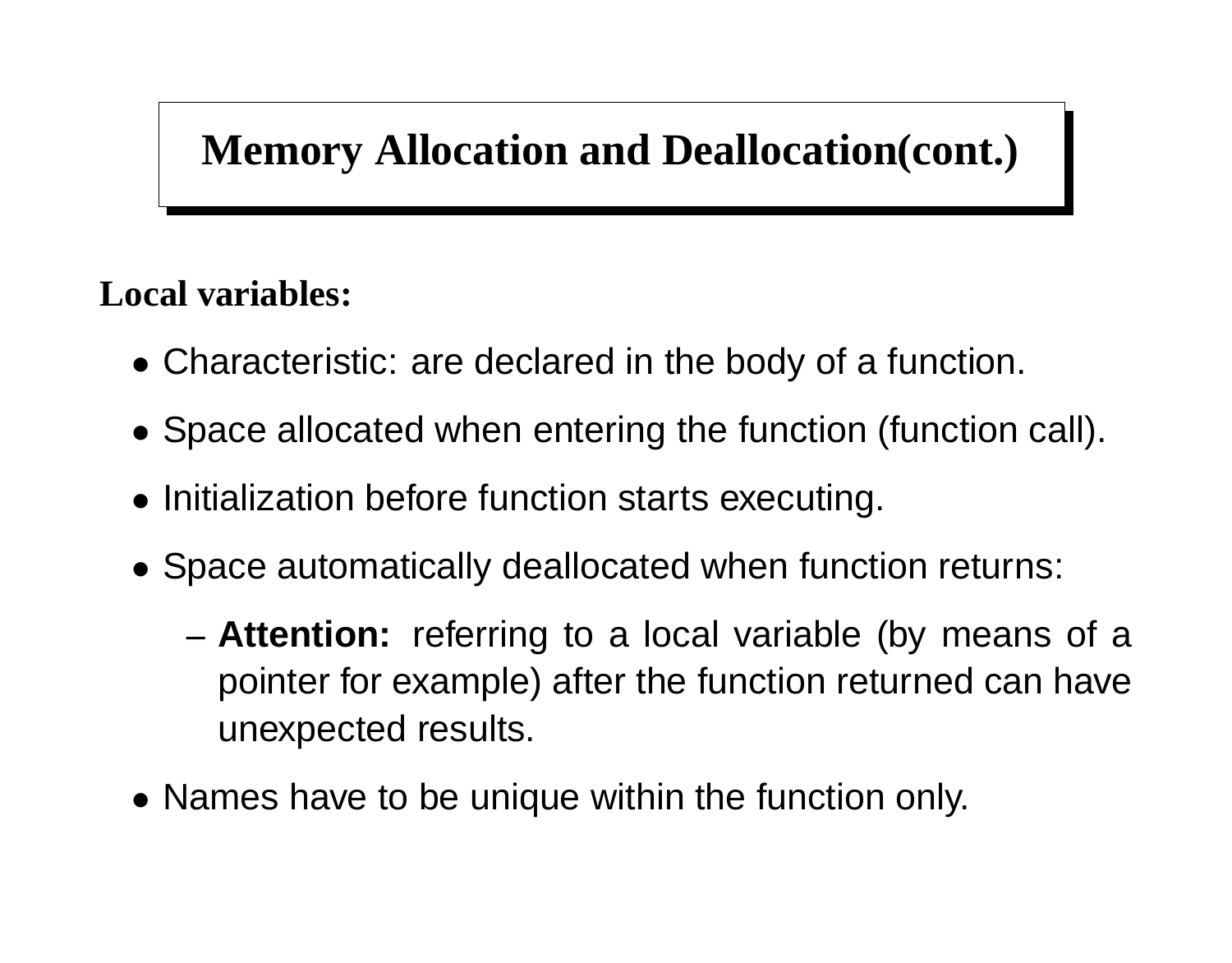## **Memory Allocation and Deallocation(cont.)**

#### **Heap variables:**

- Characteristic: memory has to be explicitly:
	- **–** allocated: void\* malloc(int) (similar to new in Java)
	- **–** deallocated: void free(void\*)
- Memory has to be explicitly deallocated otherwise all the memory in the system can be consumed (no garbage collector).
- Memory has to be deallocated exactly once, strange behavior can result otherwise.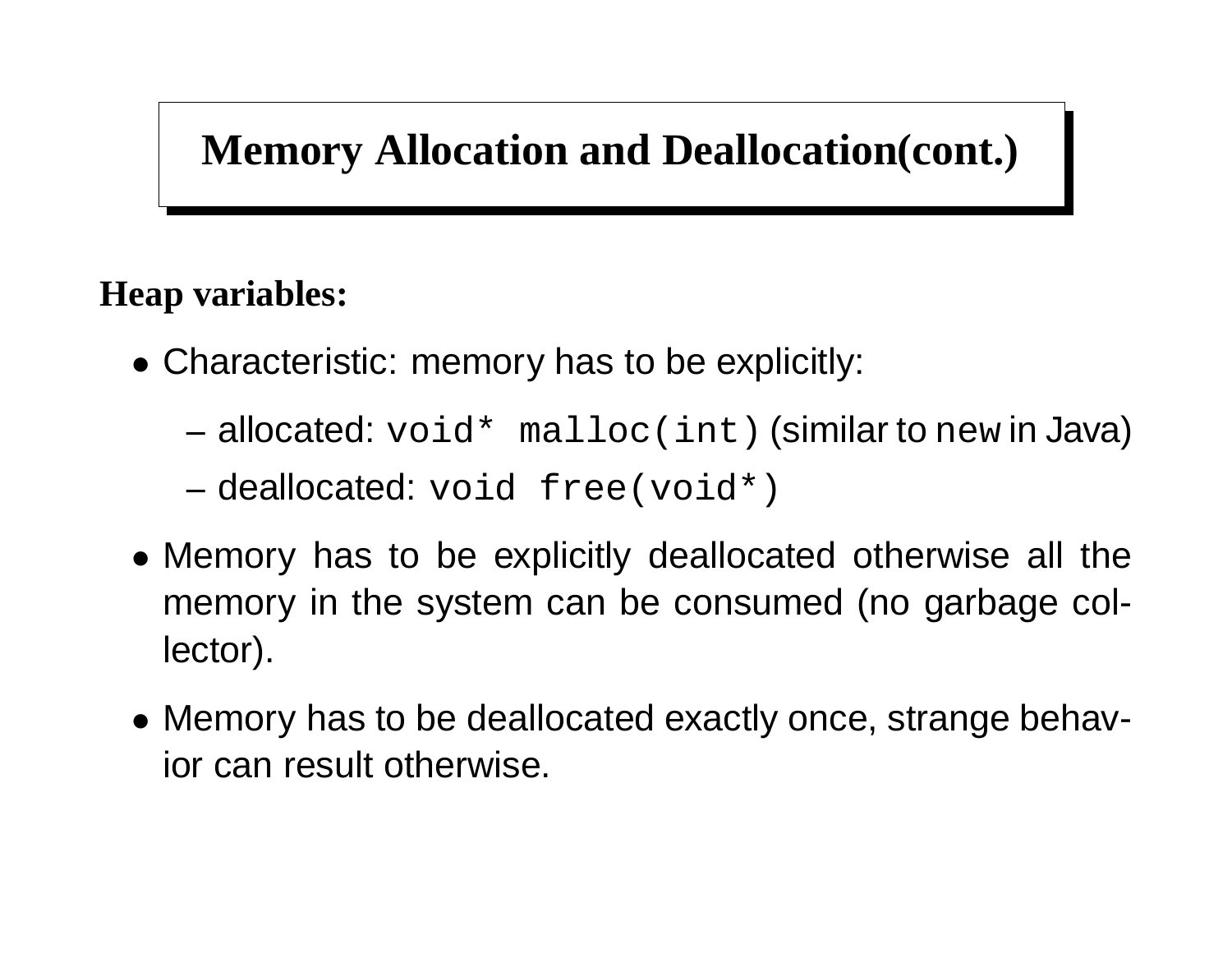#### **Memory Allocation and Deallocation(ex.)**

```
#include <stdio.h>
#include <stdlib.h>
int no alloc var; /* global variable counting number of allocations */void main(void){
    int* ptr; /* local variable of type int* */
    /* allocate space to hold an int */
    ptr = (int*) malloc(sizeof(int));
    no_alloc_var++;
    /* check if successfull */
    if (\text{ptr} == \text{NULL})exit(1); /* not enough memory in the system, exiting */*ptr = 4; /* use the memory allocated to store value 4 */
    free(ptr); /* dealocate memory */
   no_alloc_var--;
}
```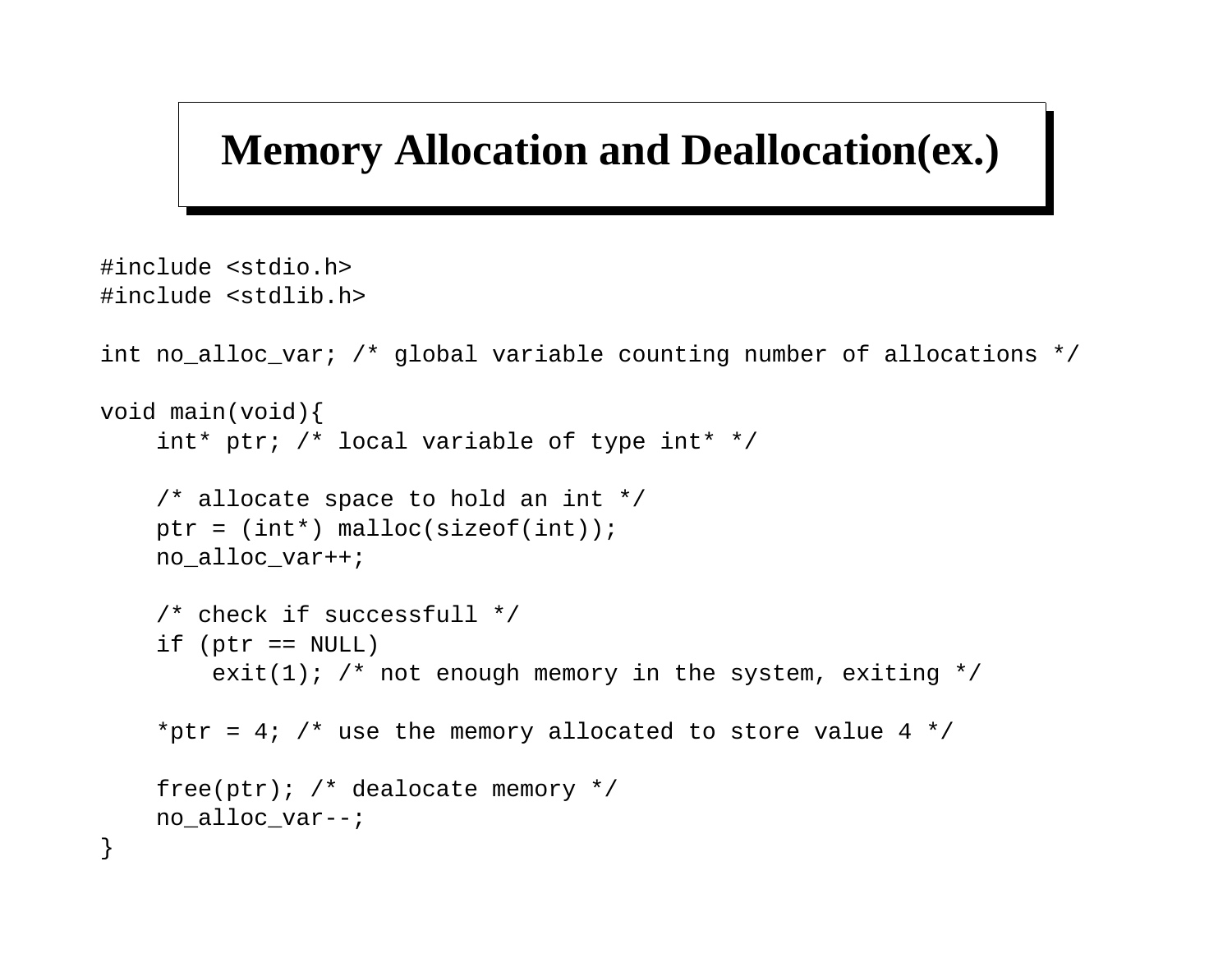## **Functions**

- Provide modularization: easier to code and debug.
- Code reuse.
- Additional power to the language: recursive functions.
- Arguments can be passed:
	- **–** by value: a copy of the value of the parameter handed to the function
	- **–** by reference: a pointer to the parameter variable is handed to the function
- Returned values from functions: by value or by reference.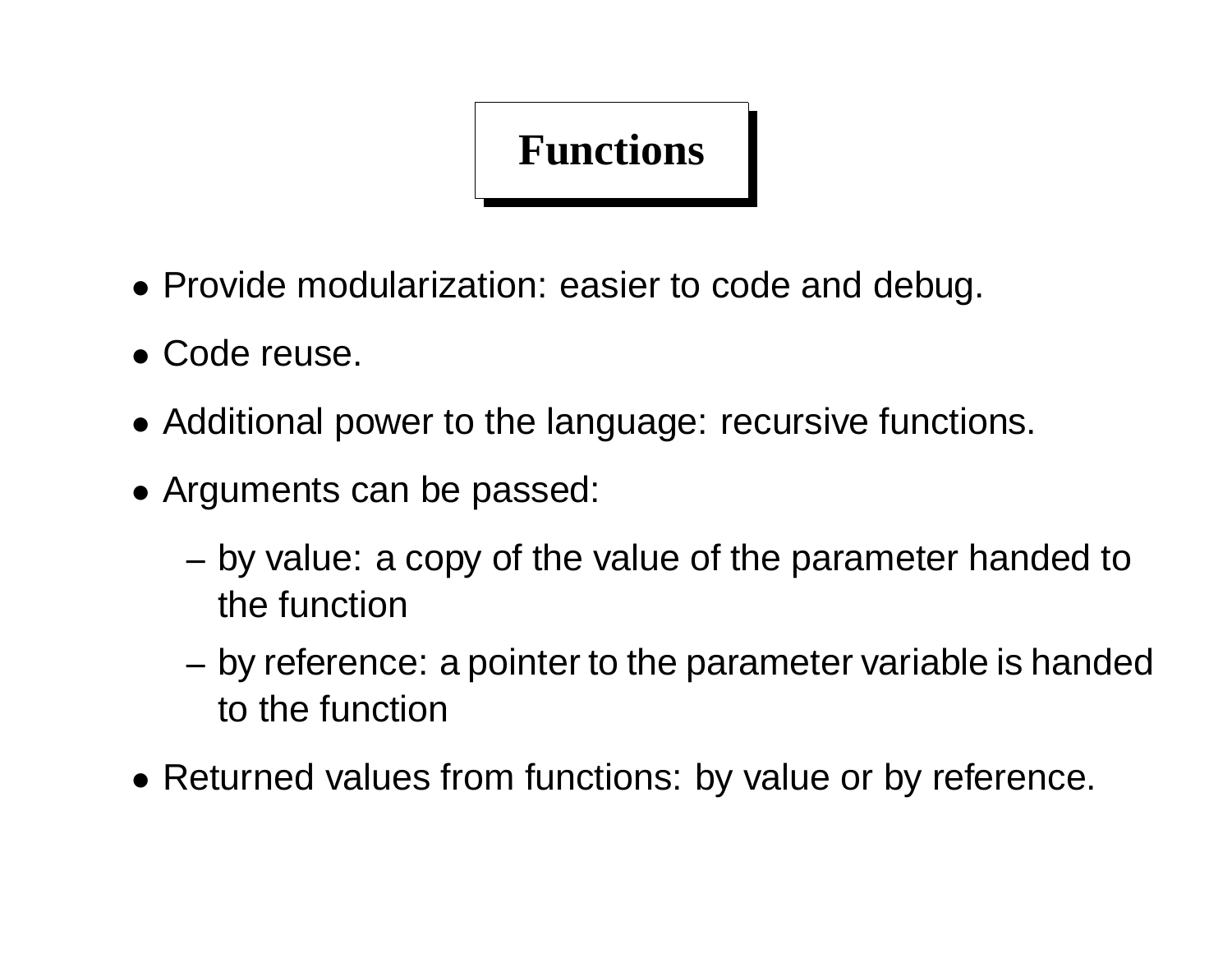#### **Functions – Basic Example**

#include <stdio.h>

```
int sum(int a, int b); /* function declaration or prototype */int psum(int* pa, int* pb);
void main(void){
    int total=sum(2+2,5); /* call function sum with parameters 4 and 5 */printf("The total is %d.\",total);
}
/* definition of function sum; has to match declaration signature */
int sum(int a, int b) \frac{1}{x} arguments passed by value */
    return (a+b); /* return by value */
}
int psum(int* pa, int* pb){ /* arguments passed by reference */
    return ((*a)+(*b));
}
```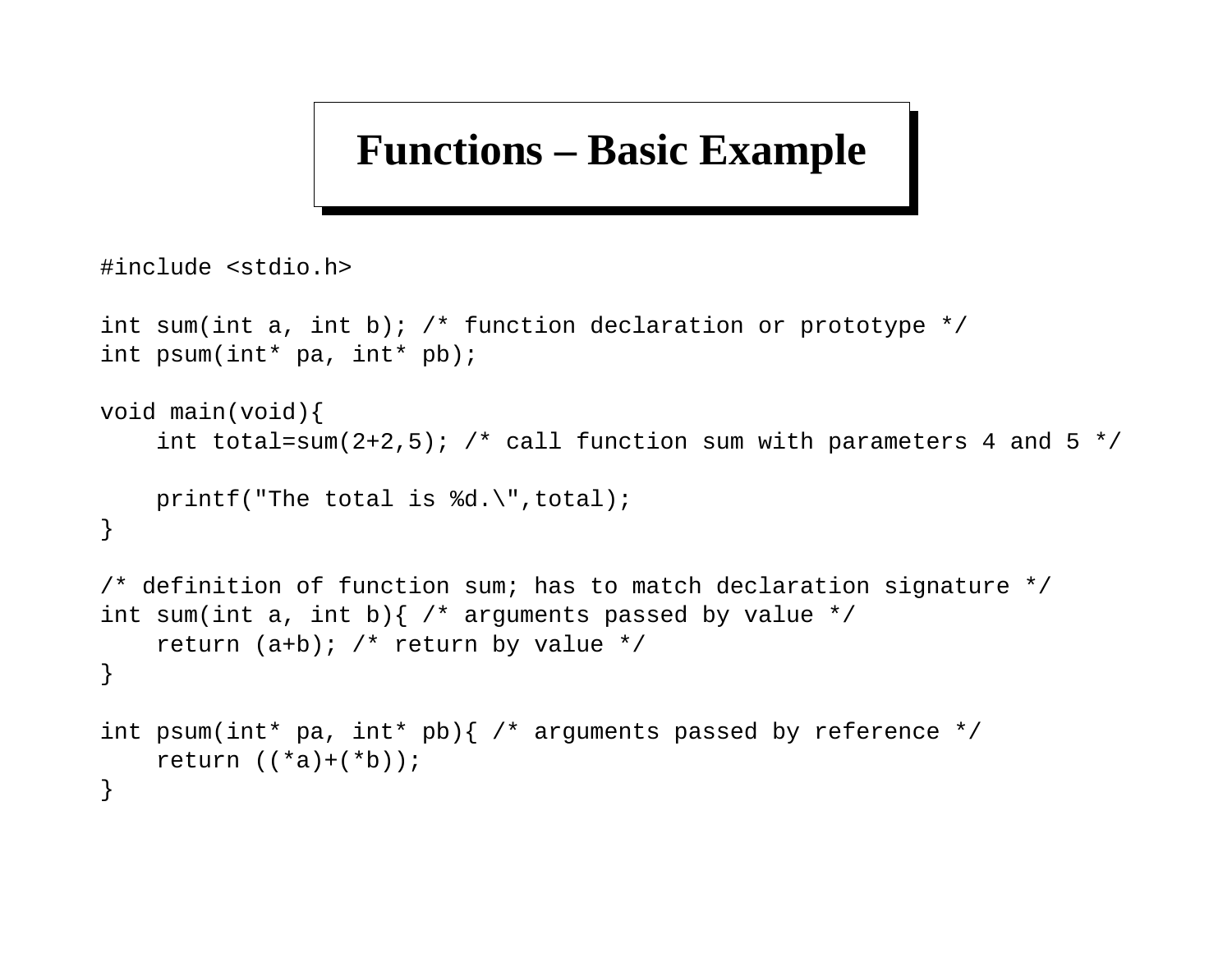### **Why pass by reference?**

```
#include <stdio.h>
void swap(int, int);
void main(void){
    int num1=5, num2=10;
    swap(num1, num2);
   printf("num1=%d and num2=%d\n", num1, num2);
}
void swap(int n1, int n2) \frac{1}{x} pass by value */
    int temp;
   temp = n1;
   nl = n2;n2 = temp;}
$ ./swaptest
num1=5 and num2=10 NOTHING HAPPENED
```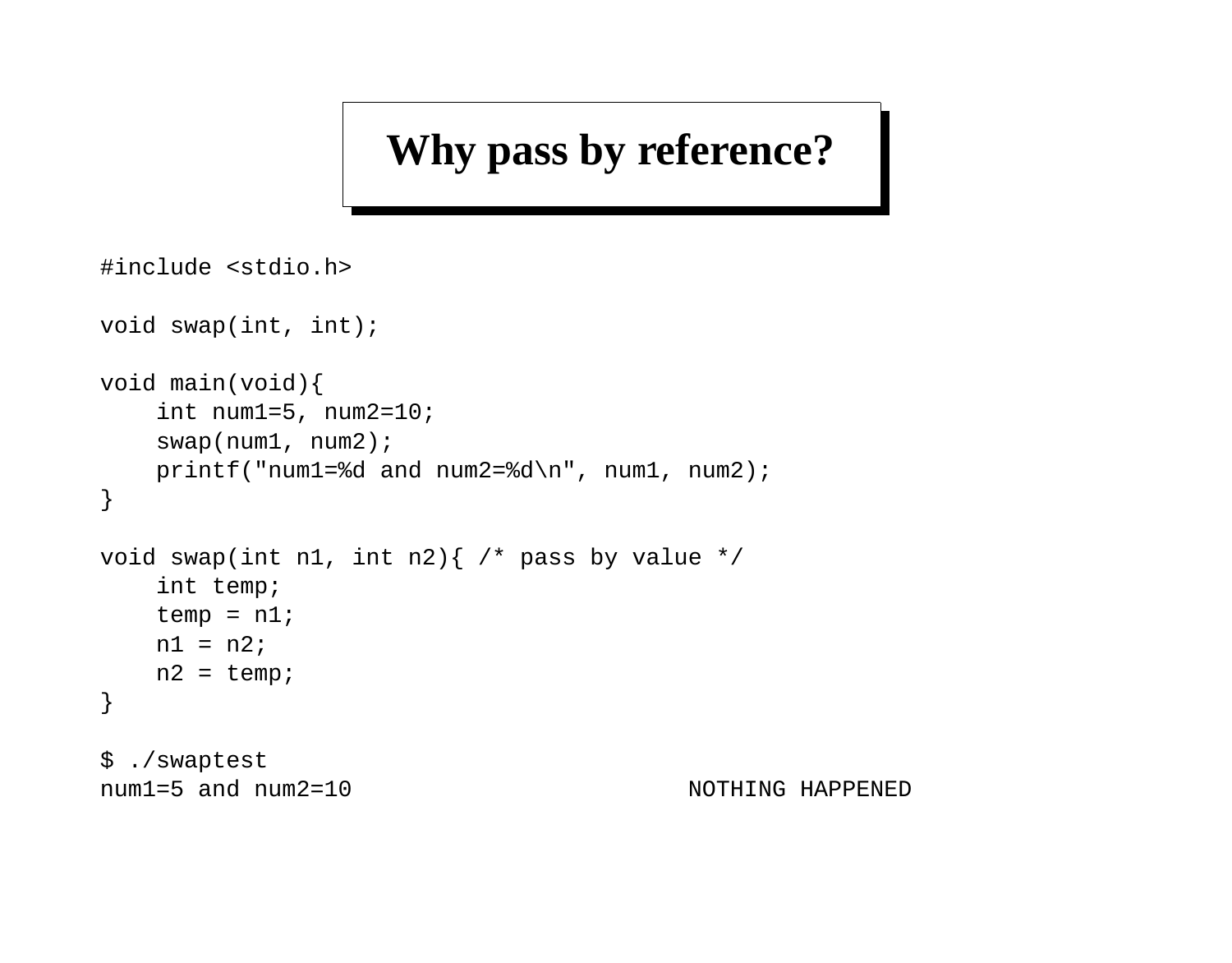#### **Why pass by reference?(cont.)**

```
#include <stdio.h>
void swap(int*, int*);
void main(void){
   int num1=5, num2=10;
   int* ptr = &num1;
   swap(ptr, &num2);
   printf("num1=%d and num2=%d\n", num1, num2);
}
void swap(int* p1, int* p2){ /* pass by reference */
   int temp;
   temp = *pi;
   (*p1) = *p2;
   (*p2) = temp;}
$ ./swaptest2
num1=10 and num2=5 CORRECT NOW
```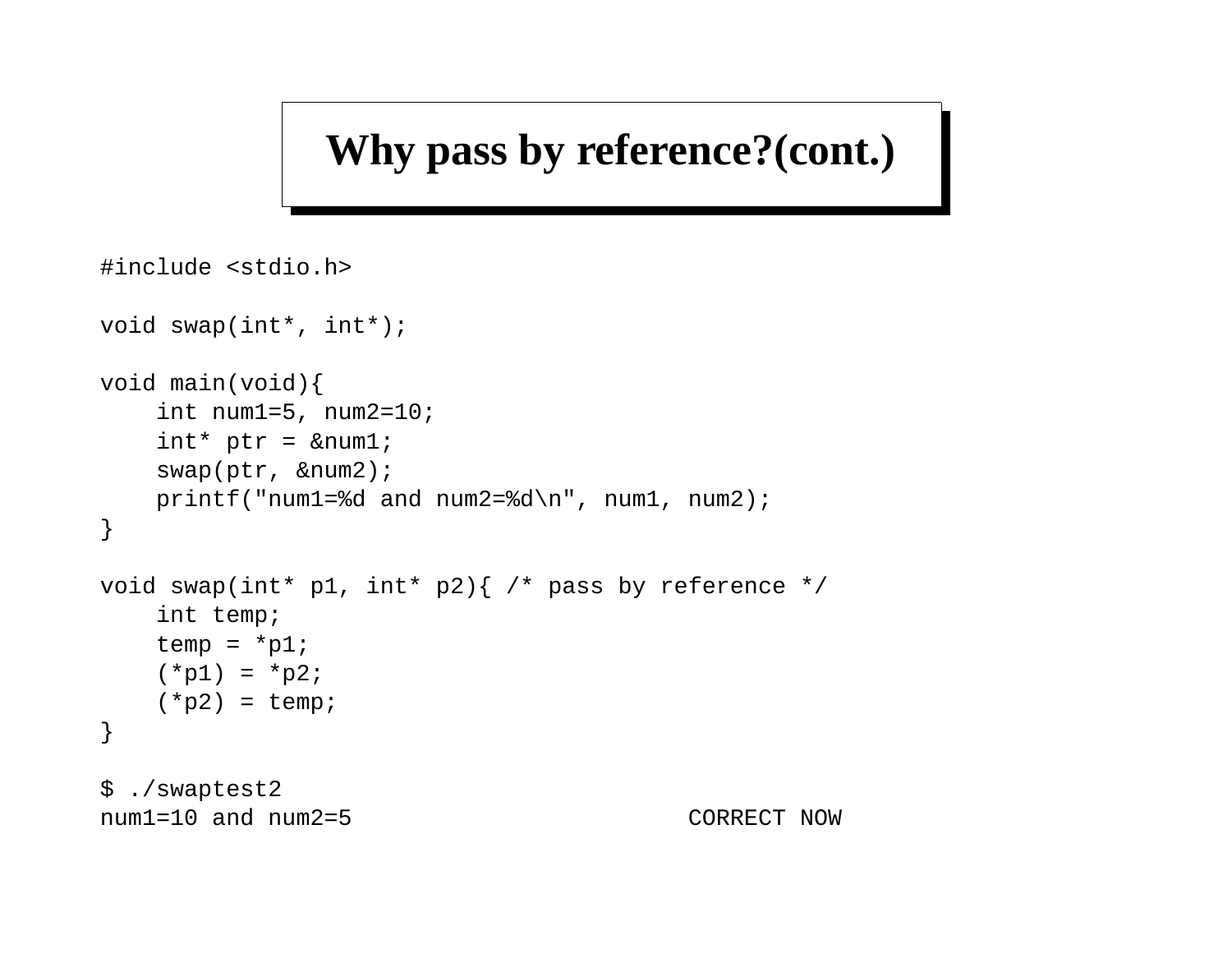#### **Pointer to Function**

- **Goal:** have variables of type function.
- Example:

```
#include <stdio.h>
void myproc(int d){
    ... /* do something */
}
void mycaller(void (*f)(int), int param){
    f(param); /* call function f with param */
}
void main(void){
    myproc(10); /* call myproc */
    mycaller(myproc, 10); /* call myproc using mycaller */
}
```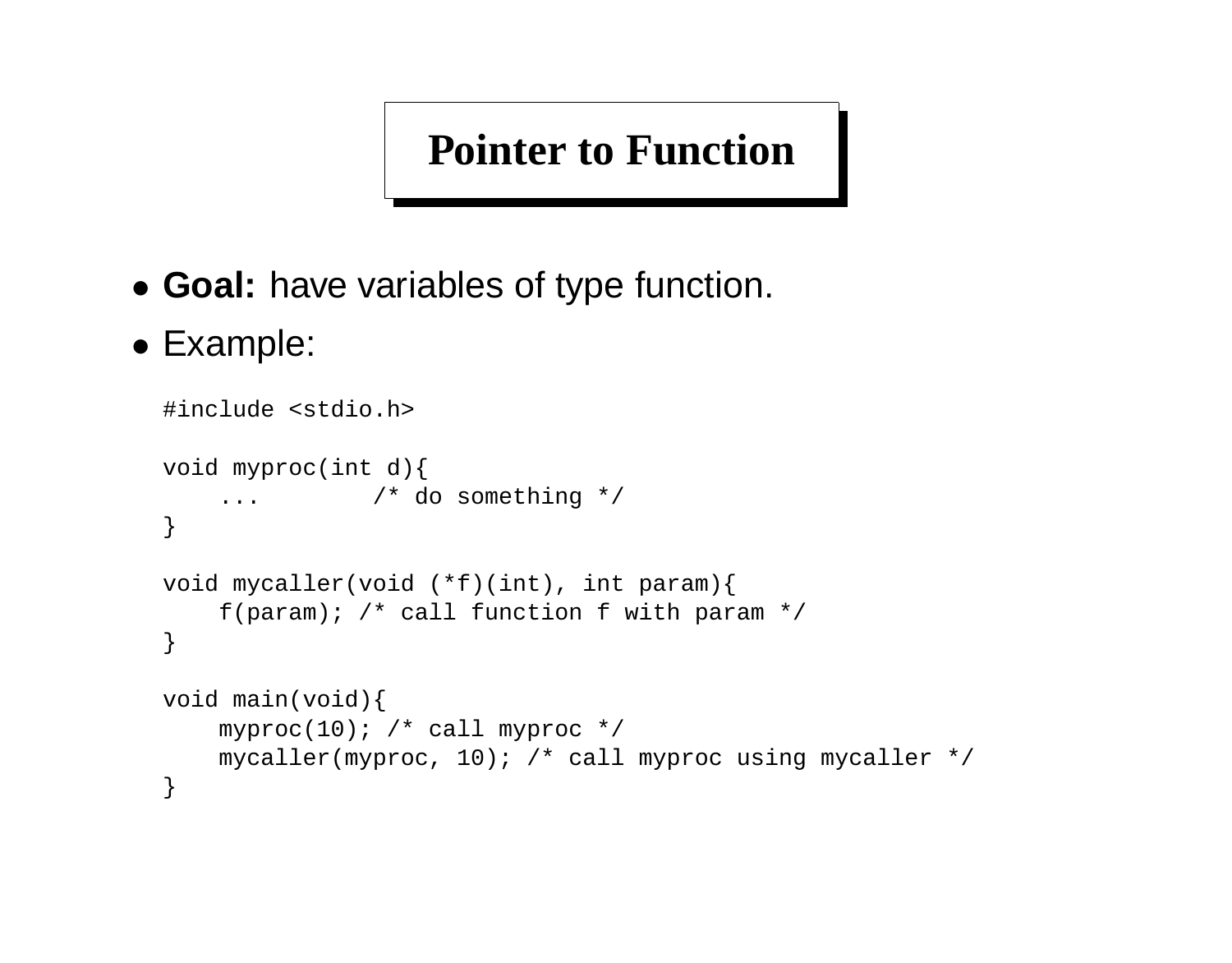#### **The Preprocessor**

#### • Module support

```
/* include standard library declaration */
#include <stdio.h>
/* include custom declarations */
#include "myheader.h"
```
#### • Symbol definition (behaves like final in Java)

```
#define DEBUG 0
#define MAX_LIST_LENGTH 100
```

```
if (DEBUG)
```
printf("Max length of list is %d.\n", MAX\_LIST\_LENGTH);

#### • Conditional compilation

```
#ifdef DEBUG
      printf("DEBUG: line " LINE " has been reached.\n \n \begin{bmatrix}\n n' \\
 n' \\
 n''\n \end{bmatrix};
#endif
```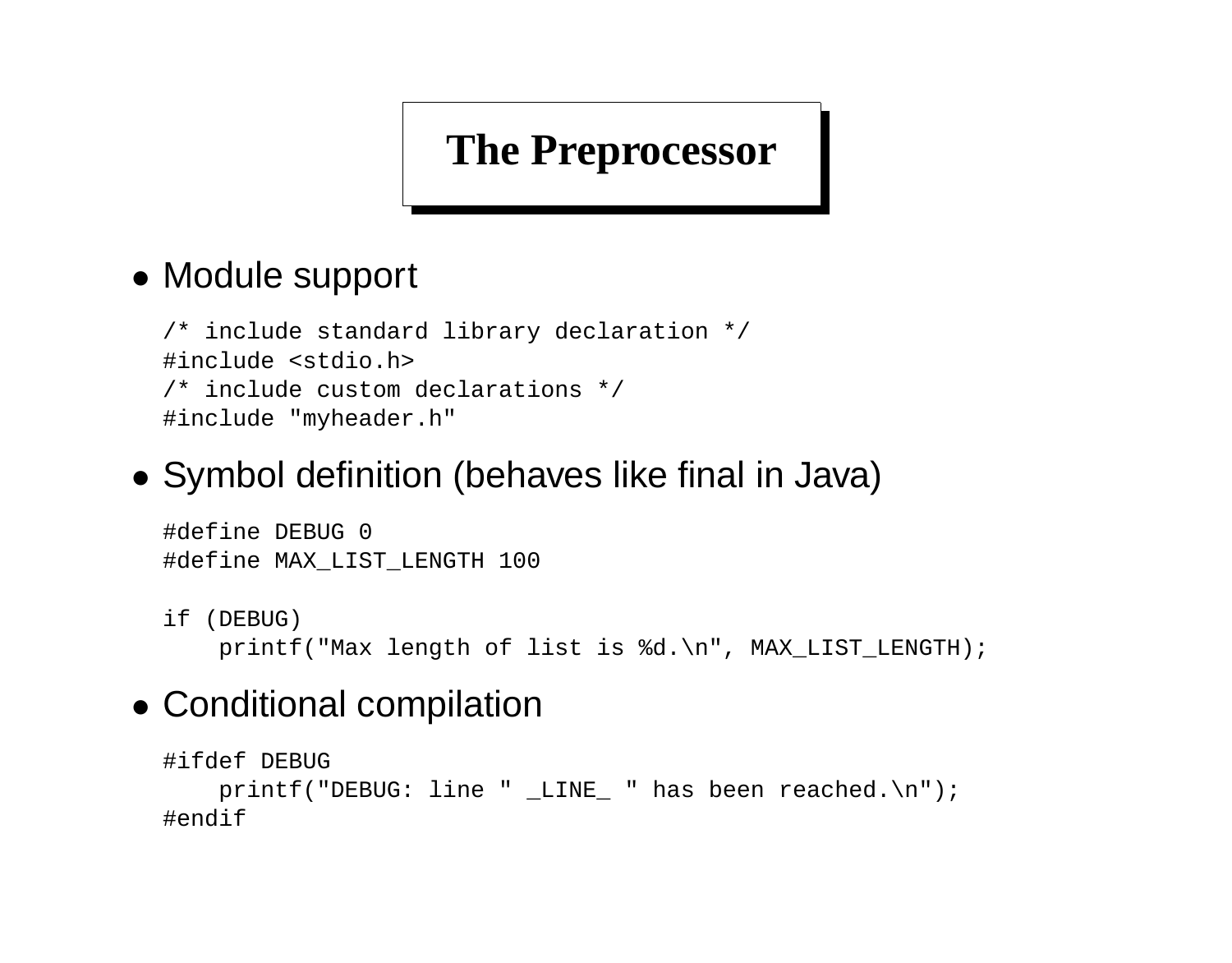### **Programs with Multiple Files**

• File mypgm.h:

```
void myproc(void); /* function declaration */
int mydata; /* global variable */
```
- Usually no code goes into header files, only declarations.
- File mypgm.c:

```
#include <stdio.h>
#include "myproc.h"
void myproc(void){
    mydata=2;
    \ldots /* some code */
}
```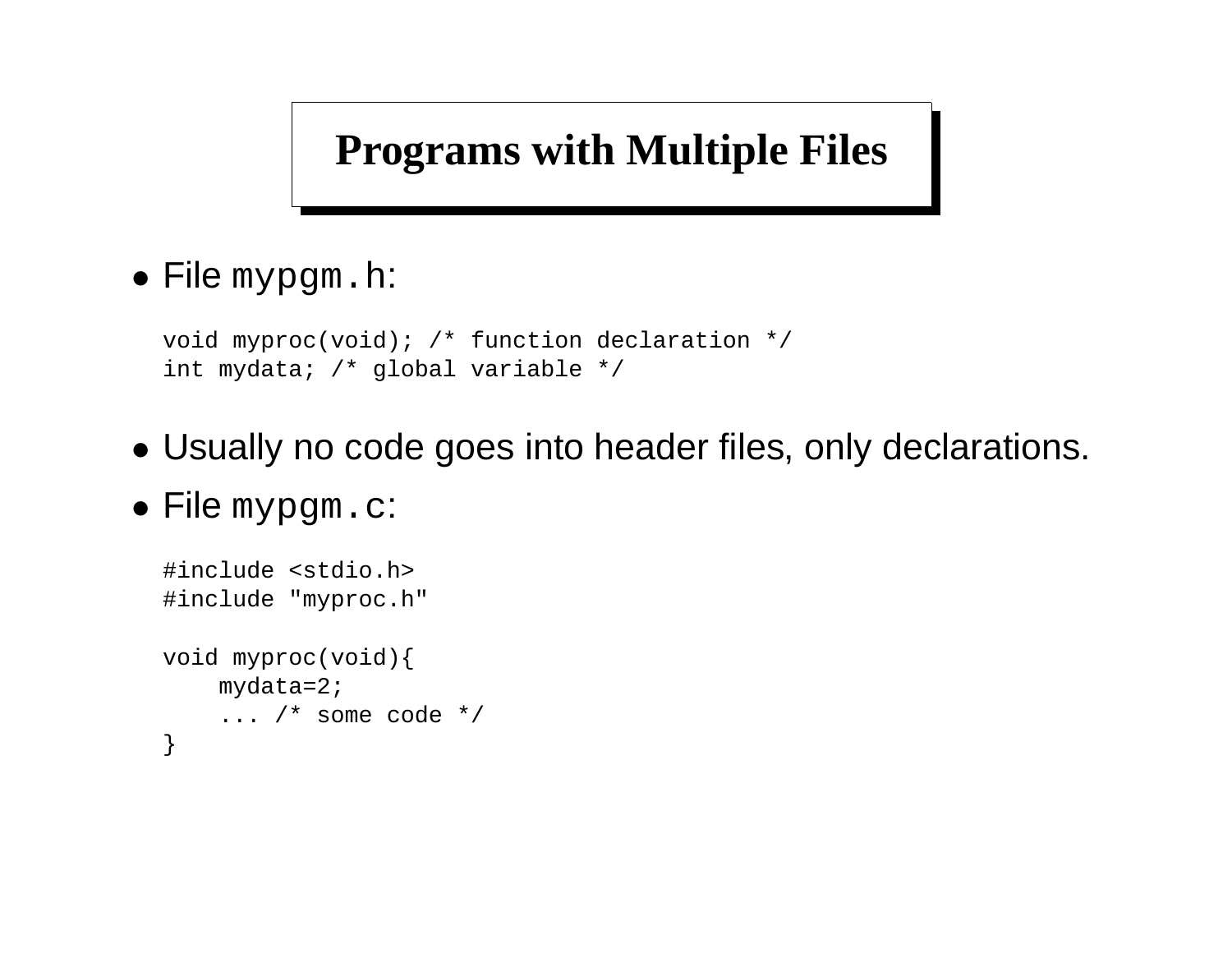### **Programs with Multiple Files (cont.)**

```
• File main.c:
```
#include <stdio.h> #include "mypgm.h" void main(void){ myproc(); }

- Have to compile files mpgm.c and main.c to produce object files mpgm.obj and main.obj (mpgm.o and main.o on UNIX).
- Have to link files mpgm.obj, main.obj and system libraries to produce executable.
- Compilation usually automated using nmake on Windows and make on UNIX.